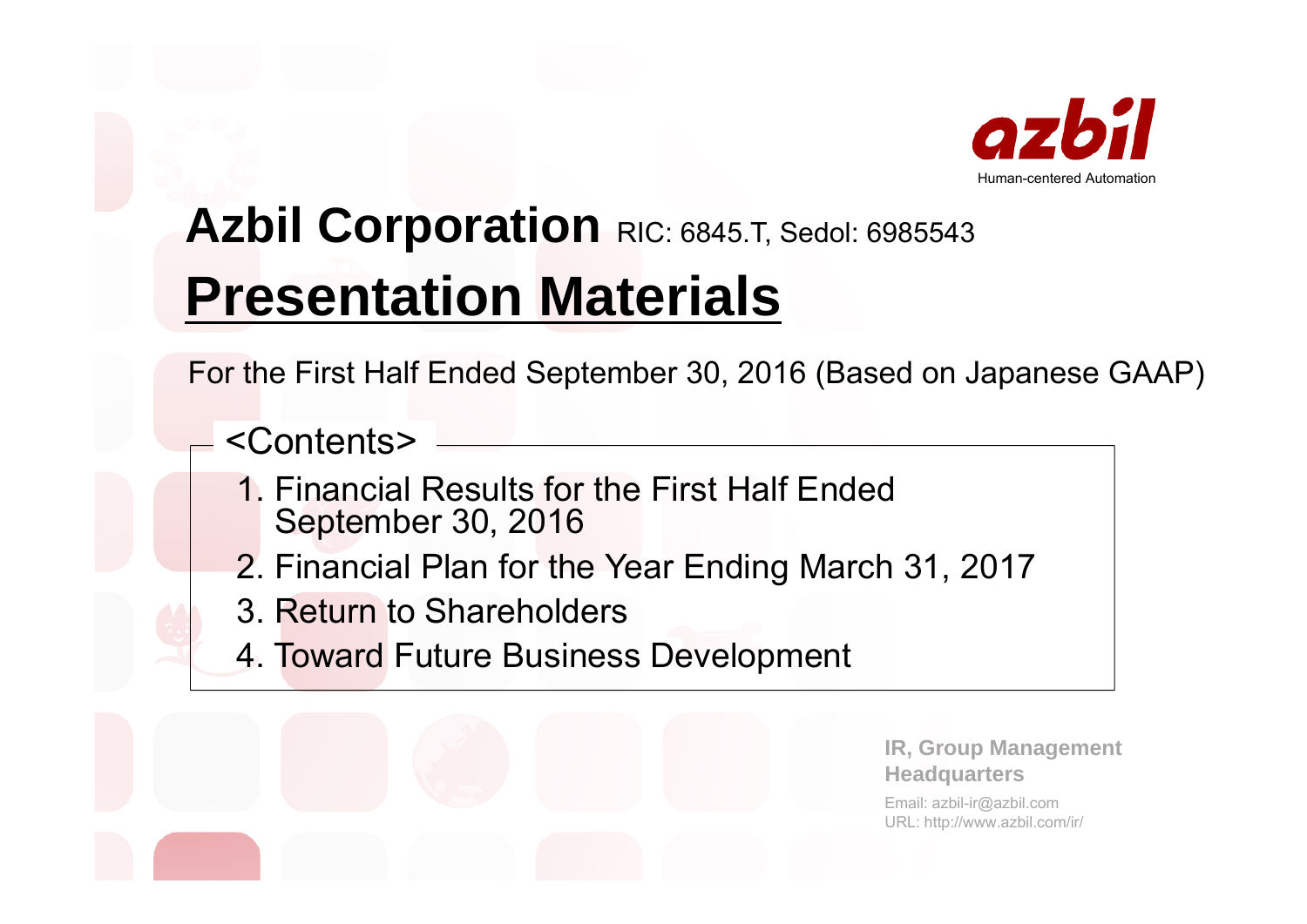

- 1. Financial data and financial statements have been prepared based on Japanese GAAP and the amounts have been rounded down.
- 2. Segment names are abbreviated as follows:
	- B A : Building Automation
	- A A : Advanced Automation
	- L A : Life Automation
- 3. Sales for the azbil Group tend to be concentrated in the second half accounting period, while fixed costs are generated constantly. This means that profits in the first half accounting period are typically lower than the second half.
- 4. The financial plan is based on management's assumptions, intent and expectations in light of the information currently available to it, and therefore this plan is not a quarantee of future performance. Due to various factors, actual results may differ from those discussed in this material.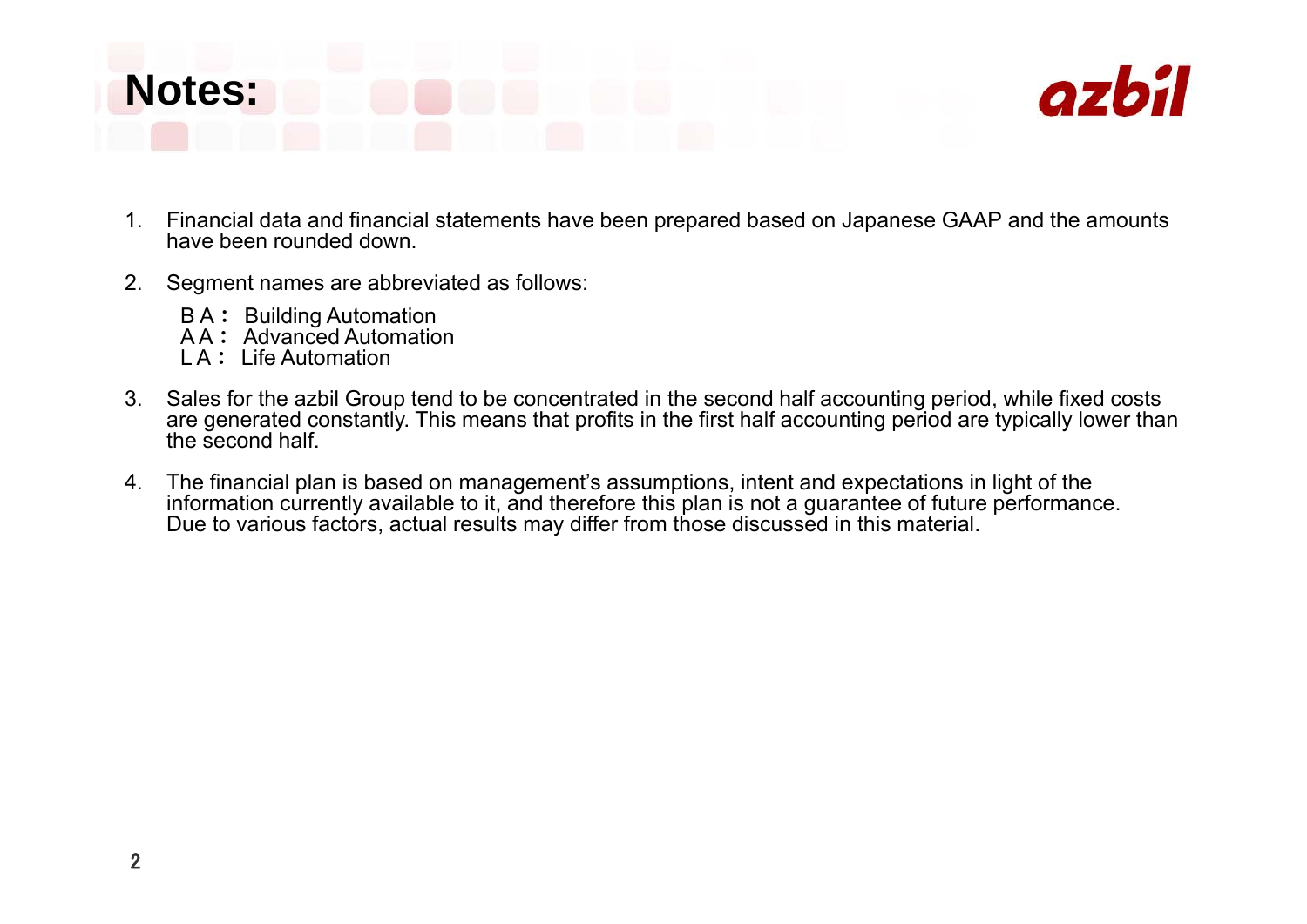# azbil

# 1. Financial Results for the First Half Ended September 30, 2016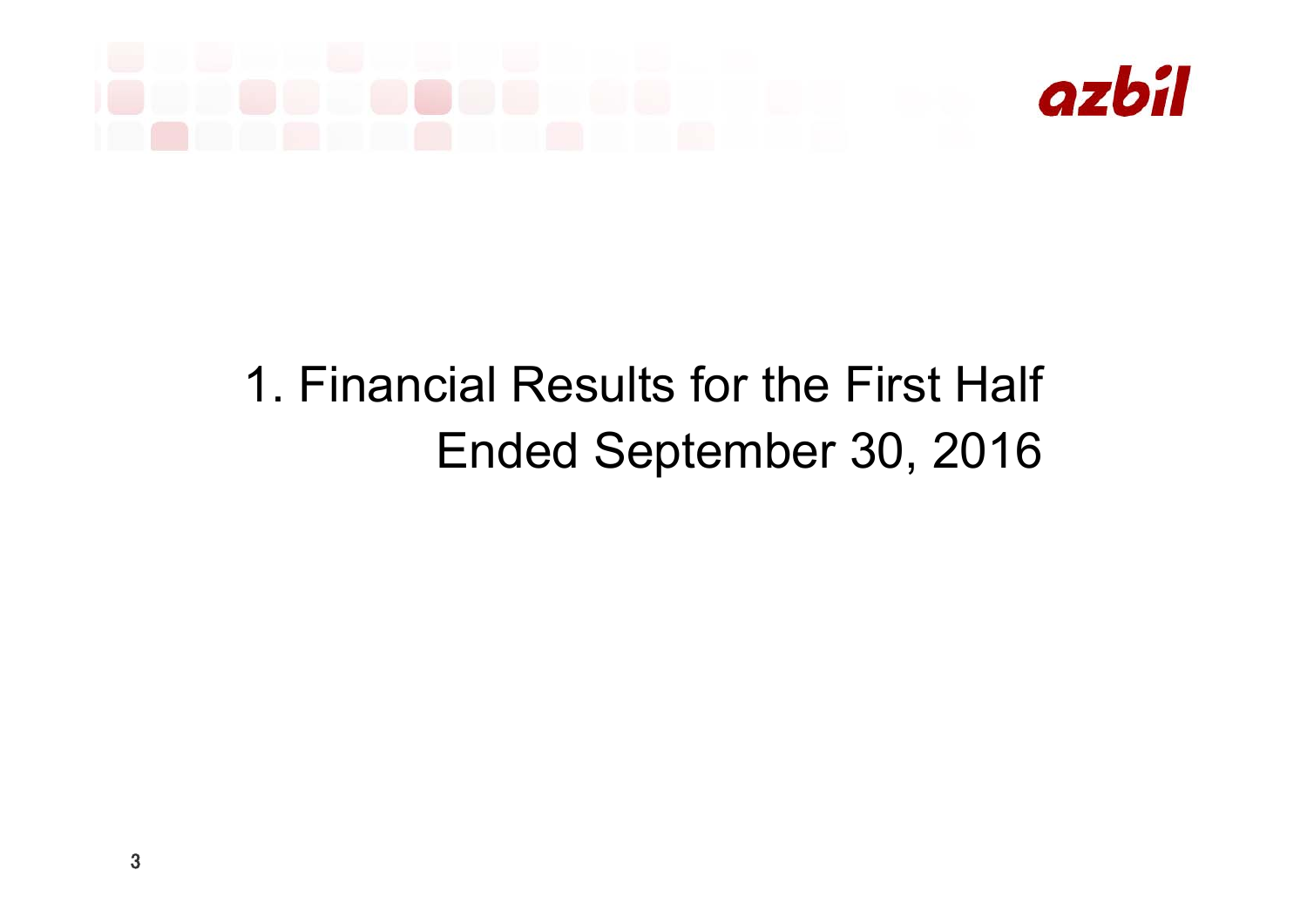## 1. Financial Results for the First Half Ended September 30, 2016 **Consolidated Financial Results**



- Orders received fell compared to the same period last year owing to a revision made to the way orders received are recorded and the fact that orders received for a number of large-scale projects were recorded in the same period last year, plus the negative impact of foreign exchange rates.
- Due to the steady build-up of order backlogs at the end of the previous fiscal year, sales increased for the AA and BA businesses, and overall sales were higher than the same period last year. And thanks to efforts to ensure thorough and accelerated schedule control in the BA business, sales were higher than planned.

■ Operating income was higher than the same period last year due to increased sales, the progress of business structure reforms and measures to enhance the corporate structure, and a reduction in goodwill amortization expenses. Sales exceeded the plan, and the AA business achieved higher profits following improvements made to the business structure, thus contributing to increased operating income.

■ The improvement in operating income meant that both ordinary income and net income attributable to owners of parent were higher than the same period last year. Also, both exceeded the plan thanks to the improvement in operating income and a reduction in tax expenses despite foreign exchange losses and the recording of an extraordinary loss engendered by a review of part of the overseas business.

|                                                |             |             |                                                                                                                                                                                                                                                                                                                                                                                                                                                             |          |             |                   | [Billions of yen] |
|------------------------------------------------|-------------|-------------|-------------------------------------------------------------------------------------------------------------------------------------------------------------------------------------------------------------------------------------------------------------------------------------------------------------------------------------------------------------------------------------------------------------------------------------------------------------|----------|-------------|-------------------|-------------------|
|                                                | This period | Plan        | <b>Difference</b>                                                                                                                                                                                                                                                                                                                                                                                                                                           |          | Same period | <b>Difference</b> |                   |
|                                                |             | (5/13/2016) |                                                                                                                                                                                                                                                                                                                                                                                                                                                             |          | last year   |                   |                   |
|                                                | (A)         | (B)         | $(A) - (B)$                                                                                                                                                                                                                                                                                                                                                                                                                                                 | % Change | (C)         | $(A) - (C)$       | % Change          |
| Orders received                                | 140.7       |             |                                                                                                                                                                                                                                                                                                                                                                                                                                                             |          | 159.7       | (19.0)            | (11.9)            |
| Net sales                                      | 117.6       | 115.5       | 2.1                                                                                                                                                                                                                                                                                                                                                                                                                                                         | 1.8      | 114.0       | 3.5               | 3.1               |
| Japan                                          | 96.3        |             |                                                                                                                                                                                                                                                                                                                                                                                                                                                             |          | 90.0        | 6.2               | 7.0               |
| Overseas                                       | 21.2        |             |                                                                                                                                                                                                                                                                                                                                                                                                                                                             |          | 24.0        | (2.7)             | (11.6)            |
| Gross profit                                   | 39.7        |             |                                                                                                                                                                                                                                                                                                                                                                                                                                                             |          | 39.0        | 0.6               | 1.7               |
| %                                              | 33.8        |             |                                                                                                                                                                                                                                                                                                                                                                                                                                                             |          | 34.2        | (0.4P)            |                   |
| SG&A                                           | 34.8        |             |                                                                                                                                                                                                                                                                                                                                                                                                                                                             |          | 35.5        | (0.7)             | (2.0)             |
| [include amortization of goodwill]             | [0.0]       | [0.0]       | $\left[ -\right] % \includegraphics[width=0.9\columnwidth]{figures/2000.pdf} \caption{The graph $\mathcal{N}_1$ is a function of the parameter $\mathcal{N}_1$ and $\mathcal{N}_2$ is a function of the parameter $\mathcal{N}_1$ and $\mathcal{N}_2$ is a function of the parameter $\mathcal{N}_1$ and $\mathcal{N}_2$ is a function of the parameter $\mathcal{N}_1$ and $\mathcal{N}_2$ is a function of the parameter $\mathcal{N}_1$.} \label{fig:1}$ |          | [0.3]       | [(0.3)]           |                   |
| Operating income                               | 4.9         | 3.8         | 1.1                                                                                                                                                                                                                                                                                                                                                                                                                                                         | 29.7     | 3.5         | 1.3               | 39.1              |
| %                                              | 4.2         | 3.3         | 0.9P                                                                                                                                                                                                                                                                                                                                                                                                                                                        |          | 3.1         | 1.1P              |                   |
| Ordinary income                                | 4.2         | 3.6         | 0.6                                                                                                                                                                                                                                                                                                                                                                                                                                                         | 16.9     | 3.4         | 0.7               | 21.5              |
| Income before income taxes                     | 3.2         |             |                                                                                                                                                                                                                                                                                                                                                                                                                                                             |          | 3.3         | (0.1)             | (5.0)             |
| Net income attributable to<br>owners of parent | 2.3         | 2.0         | 0.3                                                                                                                                                                                                                                                                                                                                                                                                                                                         | 15.9     | 1.7         | 0.5               | 33.6              |
| %                                              | 2.0         | 1.7         | 0.2P                                                                                                                                                                                                                                                                                                                                                                                                                                                        |          | 1.5         | 0.5P              |                   |

4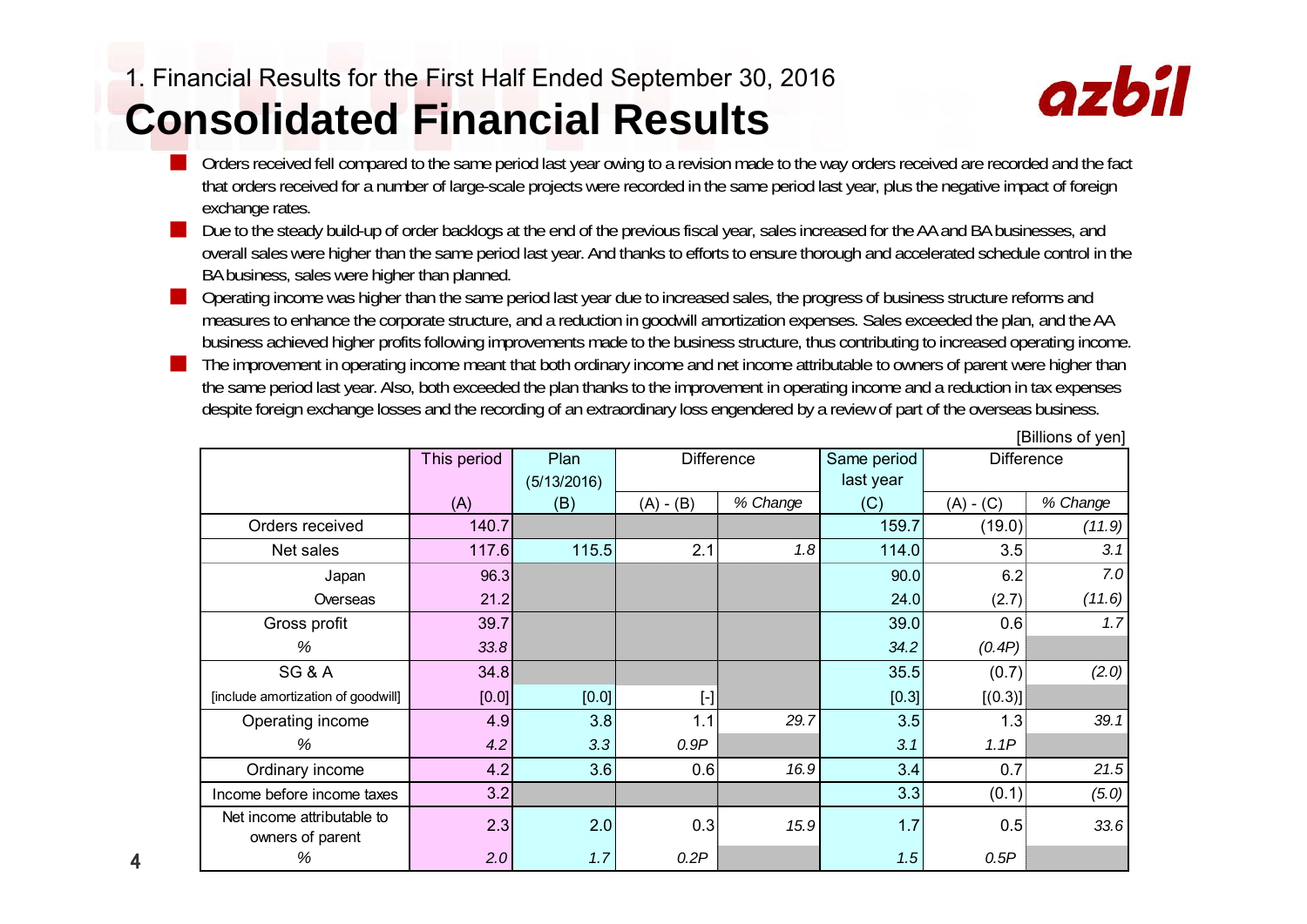

[Billions of yen]

- Owing to a revision made to the way orders received are recorded<sup>\*1</sup> and the fact that orders received for a number of large-scale projects were recorded in the same period last year, plus decrease in overseas subsidiaries<sup>2</sup> due to the negative impact of foreign exchange rates etc., overall orders received fell. However, the domestic business environment remained robust.
- Sales increased compared with the same period last year thanks to growth in the markets for existing buildings and service. In all fields, domestic sales exceeded the plan.
- ■ Segment profit benefited from increased sales, but because of temporary expenses such as allowance for doubtful accounts etc. and also increased R&D expenses, it was on a par with the same period last year. For these same reasons, profit was generally in line with the plan.

| וויסע וט פווטוווען |             |             |             |                                  |           |                   |          |  |  |
|--------------------|-------------|-------------|-------------|----------------------------------|-----------|-------------------|----------|--|--|
|                    | This period | Plan        |             | <b>Difference</b><br>Same period |           | <b>Difference</b> |          |  |  |
|                    |             | (5/13/2016) |             |                                  | last year |                   |          |  |  |
|                    | (A)         | (B)         | $(A) - (B)$ | % Change                         | (C)       | $(A) - (C)$       | % Change |  |  |
| Orders received    | 75.1        |             |             |                                  | 85.5      | (10.4)            | (12.2)   |  |  |
| <b>Sales</b>       | 49.4        | 47.0        | 2.4         | 5.2                              | 48.1      | 1.2               | 2.6      |  |  |
| Segment profit     | .6          | 1.7         | (0.0)       | (1.3)                            | 1.7       | (0.0)             | (2.0)    |  |  |
| %                  | 3.4         | 3.6         | (0.2P)      |                                  | 3.6       | (0.2P)            |          |  |  |

| . aoogmi<br>ntion<br>auvu |  |  |  |  |
|---------------------------|--|--|--|--|
|                           |  |  |  |  |

\*1 In the fiscal year ended March 31, 2016, a revision was made to the way domestic orders received for multi-year contracts are recorded. This revision led to a transient jump in the value of orders received for multi-year contracts recorded in the fiscal year ended March 31, 2016. (Owing to the existence of previous multi-year contracts in the fiscal year ended March 31, 2015 and earlier, this revision resulted in the recording of a lump sum of approx. 4 billion yen in the fiscal year ended March 31, 2016.)

\*2 Changes in the BA business environment in China have led to a review of our business in that country and, consequently, loss on liquidation of subsidiaries and associates was recorded. However, thanks to a reduction in tax expenses, the impact on net income attributable to owners of parent was limited.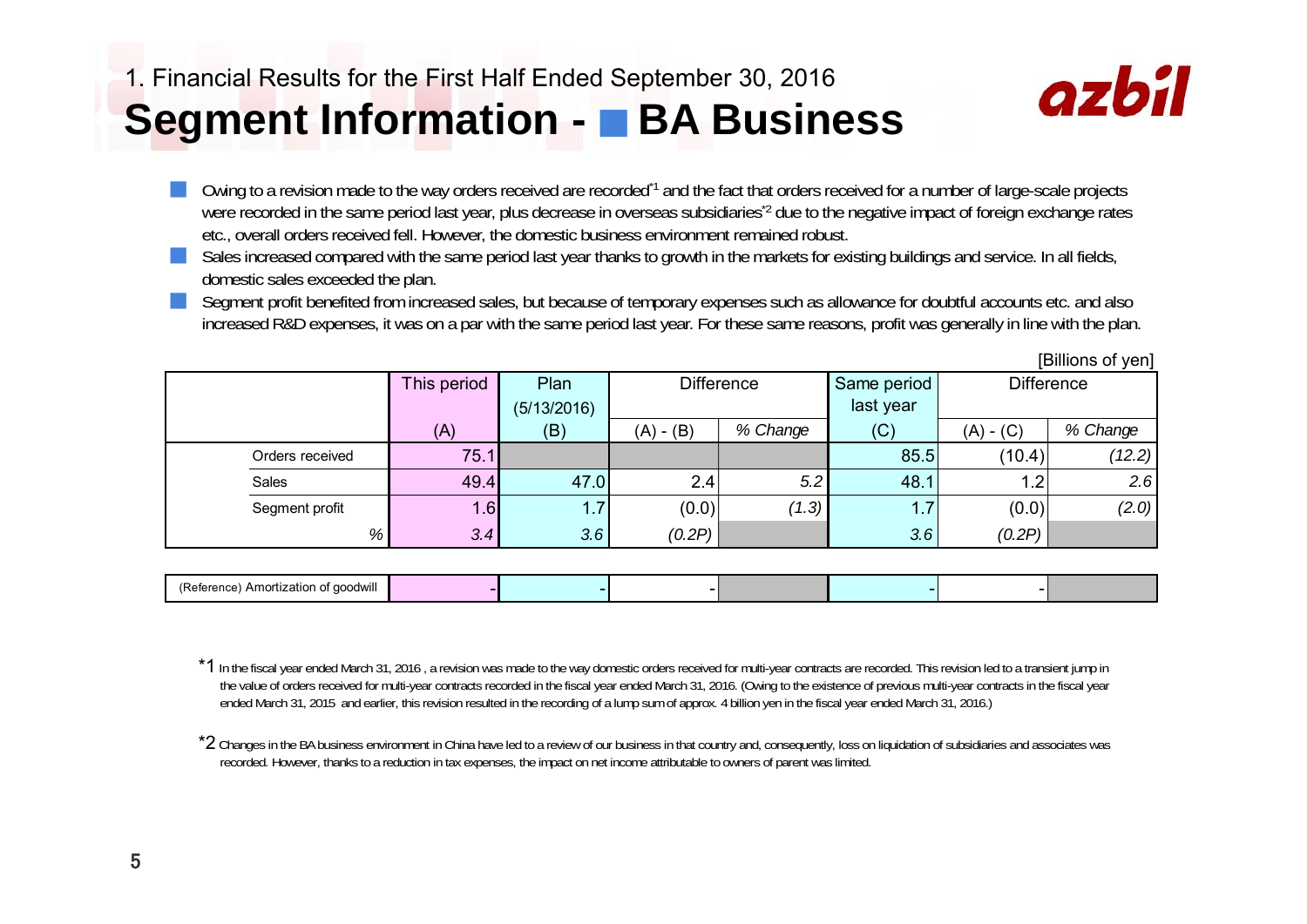## 1. Financial Results for the First Half Ended September 30, 2016 **Segment Information -** ■ **AA Business**



- Orders received were down on the same period last year due to the impact of foreign exchange rates and the fact that there had been orders received for large-scale projects in the same period last year. Domestically, however, orders received grew in the semiconductor manufacturing equipment and energy-related markets.
- Due to the build-up of order backlogs at the end of the previous fiscal year, domestic market sales grew. Sales thus increased compared to the same period last year.

■ The appreciation of the yen had a negative impact on profits, but, thanks to domestic sales growth and initiatives aimed at improving the profit structure, segment profit increased compared to the same period last year. These initiatives aimed at improving the profit structure also meant that segment profit exceeded the plan.

|                 | This period | Plan        | <b>Difference</b> |          | Same period             | <b>Difference</b> |          |
|-----------------|-------------|-------------|-------------------|----------|-------------------------|-------------------|----------|
|                 |             | (5/13/2016) |                   |          | last year               |                   |          |
|                 | (A)         | (B)         | $(A) - (B)$       | % Change | (C)                     | $(A) - (C)$       | % Change |
| Orders received | 45.7        |             |                   |          | 50.1                    | (4.4)             | (8.8)    |
| Sales           | 46.0        | 46.0        | 0.0               | 0.1      | 43.6                    | 2.4               | 5.5      |
| Segment profit  | 2.5         | 1.4         | 1.1               | 85.4     | $1.5$ <sup>1</sup><br>4 | 1.0               | 68.4     |
| %               | 5.6         | 3.0         | 2.6P              |          | 3.5                     | 2.1P              |          |
|                 |             |             |                   |          |                         |                   |          |
|                 |             |             |                   |          |                         |                   |          |

|  | Amc<br>aoodwill<br>ortization<br><br>--<br>.<br>. | $\sim$ . $\sim$ |  |  |  |  |  |  |
|--|---------------------------------------------------|-----------------|--|--|--|--|--|--|
|--|---------------------------------------------------|-----------------|--|--|--|--|--|--|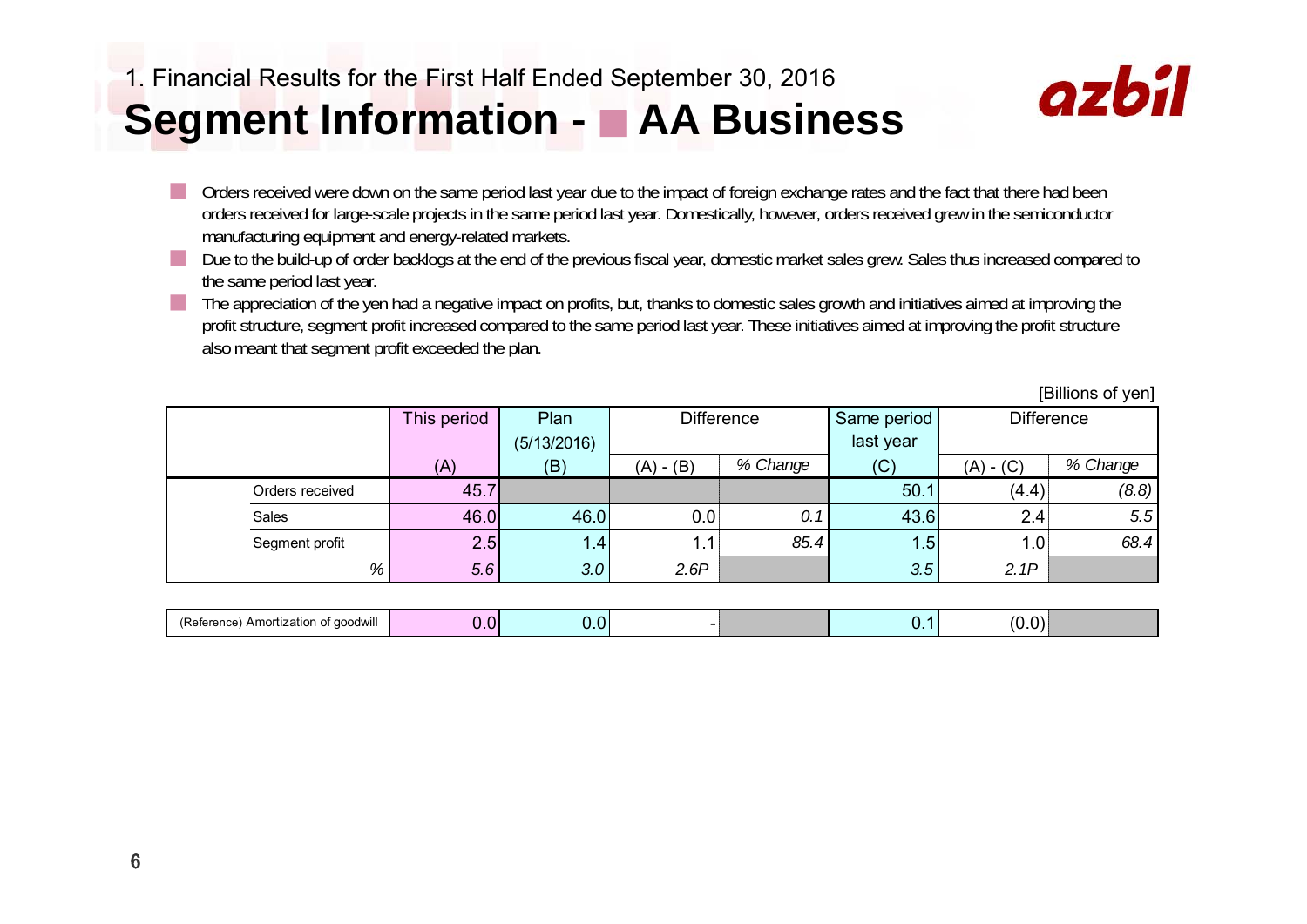## 1. Financial Results for the First Half Ended September 30, 2016 **Segment Information -** ■ **LA Business**



 Orders received steadily improved for gas/water meters and residential central air-conditioning systems, but fell in the Life Science Engineering (LSE) field; this was mainly because of the effect of foreign exchange rates and the fact that orders received for large-scale projects have been recorded in the same period last year. Consequently, overall orders received for the LA business decreased compared to the same period last year.

■ Overall sales, though impacted by foreign exchange rates and lower sales in the LSE field, were only slightly down on the same period last year thanks to increased sales of gas/water meters and residential central air-conditioning systems. The plan was achieved.

■ In line with the plan, segment profit improved and was higher than the same period last year. This was due to reduced goodwill amortization expenses and the progress of business structure reforms, especially in the LSE field.

|                 | This period | Plan        | <b>Difference</b>       |       | Same period | <b>Difference</b> |          |
|-----------------|-------------|-------------|-------------------------|-------|-------------|-------------------|----------|
|                 |             | (5/13/2016) |                         |       | last year   |                   |          |
|                 | (A)         | (B)         | % Change<br>$(A) - (B)$ |       | (C)         | $(A) - (C)$       | % Change |
| Orders received | 20.4        |             |                         |       | 24.3        | (3.9)             | (16.1)   |
| Sales           | 22.6        | 22.5        | 0.1                     | 0.6   | 22.7        | (0.1)             | (0.5)    |
| Segment profit  | 0.6         | 0.7         | (0.0)                   | (7.6) | 0.2         | 0.3               | 134.3    |
| %               | 2.9         | 3.1         | (0.3P)                  |       | 1.2         | 1.6P              |          |

| (Refe<br>, Amortization<br>i qoodwill<br>rence.<br>.<br>$\cdot$ |  |  | . | - |  |
|-----------------------------------------------------------------|--|--|---|---|--|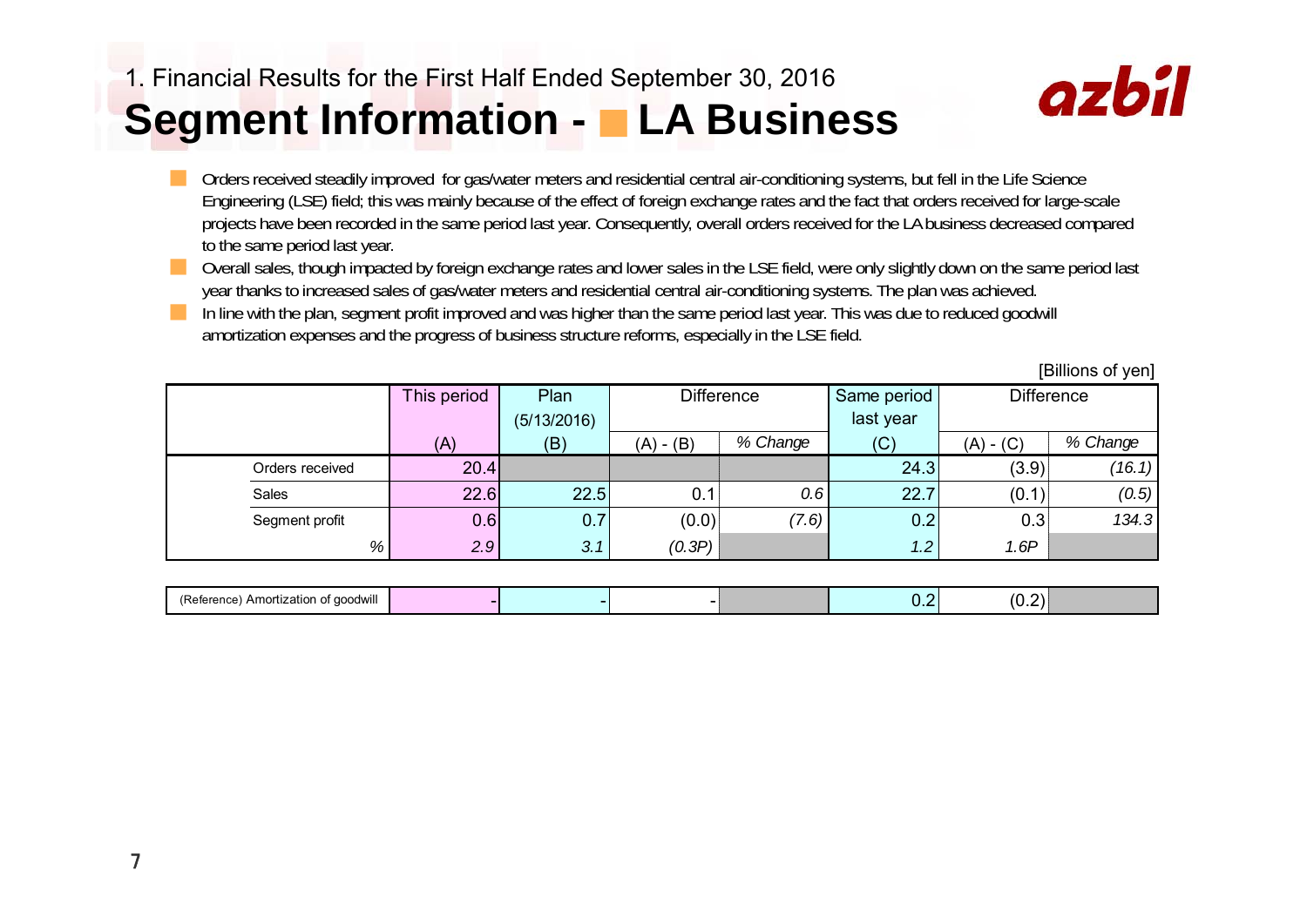1. Financial Results for the First Half Ended September 30, 2016 **[Reference] Orders Received by Segment**



[Billions of yen]



\*1 Orders received resulting from the renewal of a number of large-scale service contracts that span several years have been included.

\*2 In the fiscal year ended March 31, 2016 , a revision was made to the way domestic orders received for multi-year contracts are recorded. This revision led to a transient jump in the value of orders received for multi-year contracts recorded in the fiscal year ended March 31, 2016.

\*3 In the fourth quarter of the fiscal year ended March 31, 2015, all shares in Azbil Care & Support Co., Ltd. – which had been providing services in the health, welfare, and nursing care field – were transferred to SOHGO SECURITIY SERVICES CO.,. LTD. (Feb. 2015). Regarding figures for orders received, sales, and segment profit, the subsidiary's results were consolidated

until the third quarter of the fiscal year ended March 31, 2015. The impact on segment profit was negligible.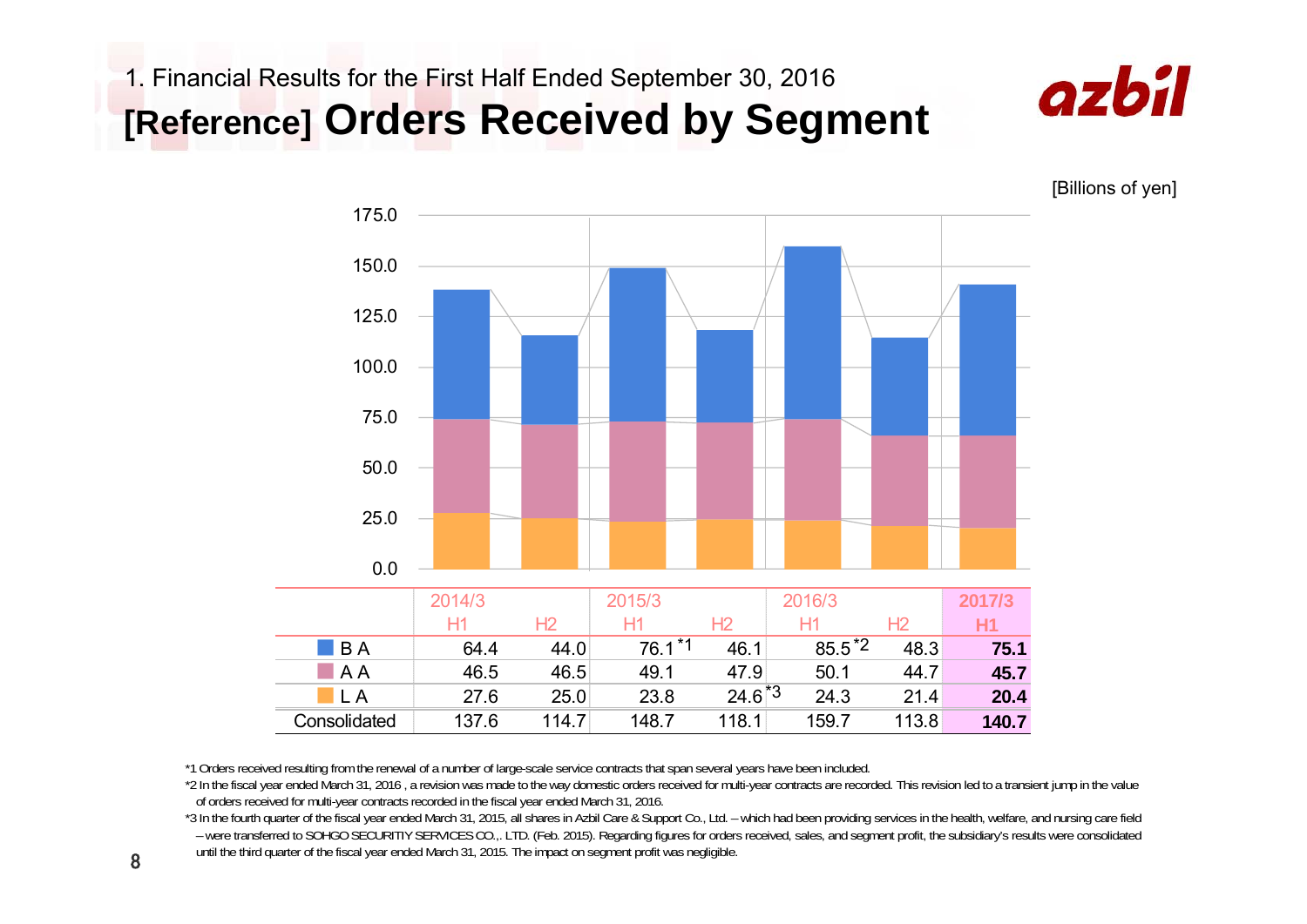1. Financial Results for the First Half Ended September 30, 2016 **[Reference] Sales by Segment**



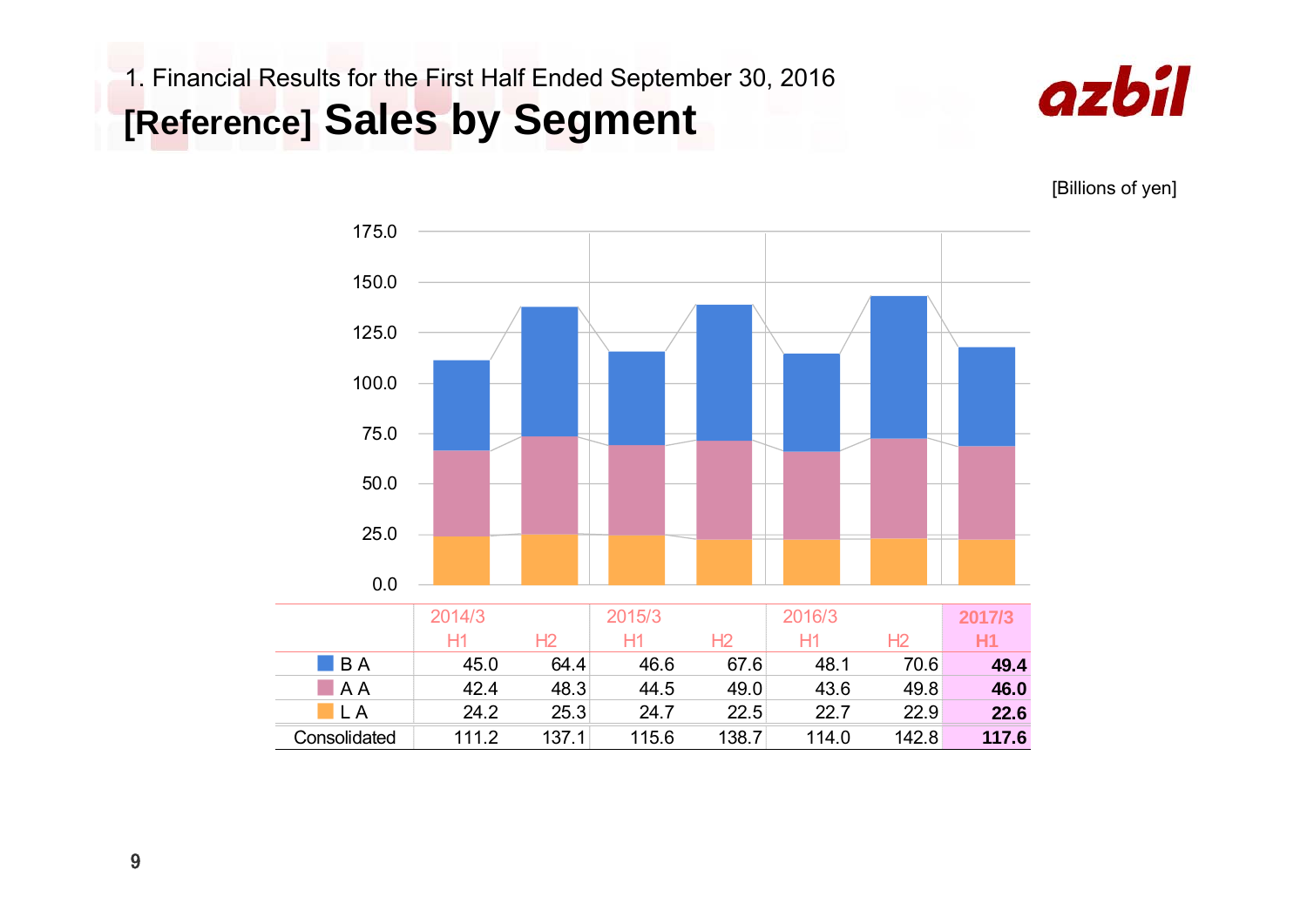1. Financial Results for the First Half Ended September 30, 2016 **[Reference] Segment Profit (Operating Income)**



|                    | 2014/3                |       | 2015/3 |                | 2016/3 |       | 2017/3 |
|--------------------|-----------------------|-------|--------|----------------|--------|-------|--------|
|                    | $\mathsf{H}^{\prime}$ |       |        | H <sub>2</sub> |        |       | H1     |
| $\blacksquare$ B A | 1.5                   | 9.0   | 2.4    | 9.8            | 1.7    | 10.3  | 1.6    |
| A                  | 1.2                   | 2.7   | 2.0    | 3.0            | 1.5    | 3.4   | 2.5    |
| . A                | (0.3)                 | (0.3) | (0.8)  | (1.0)          | 0.2    | (0.1) | 0.6    |
| Consolidated       | 2.4                   | 11.4  | 3.5    | 11.7           | 3.5    | 13.5  | 4.9    |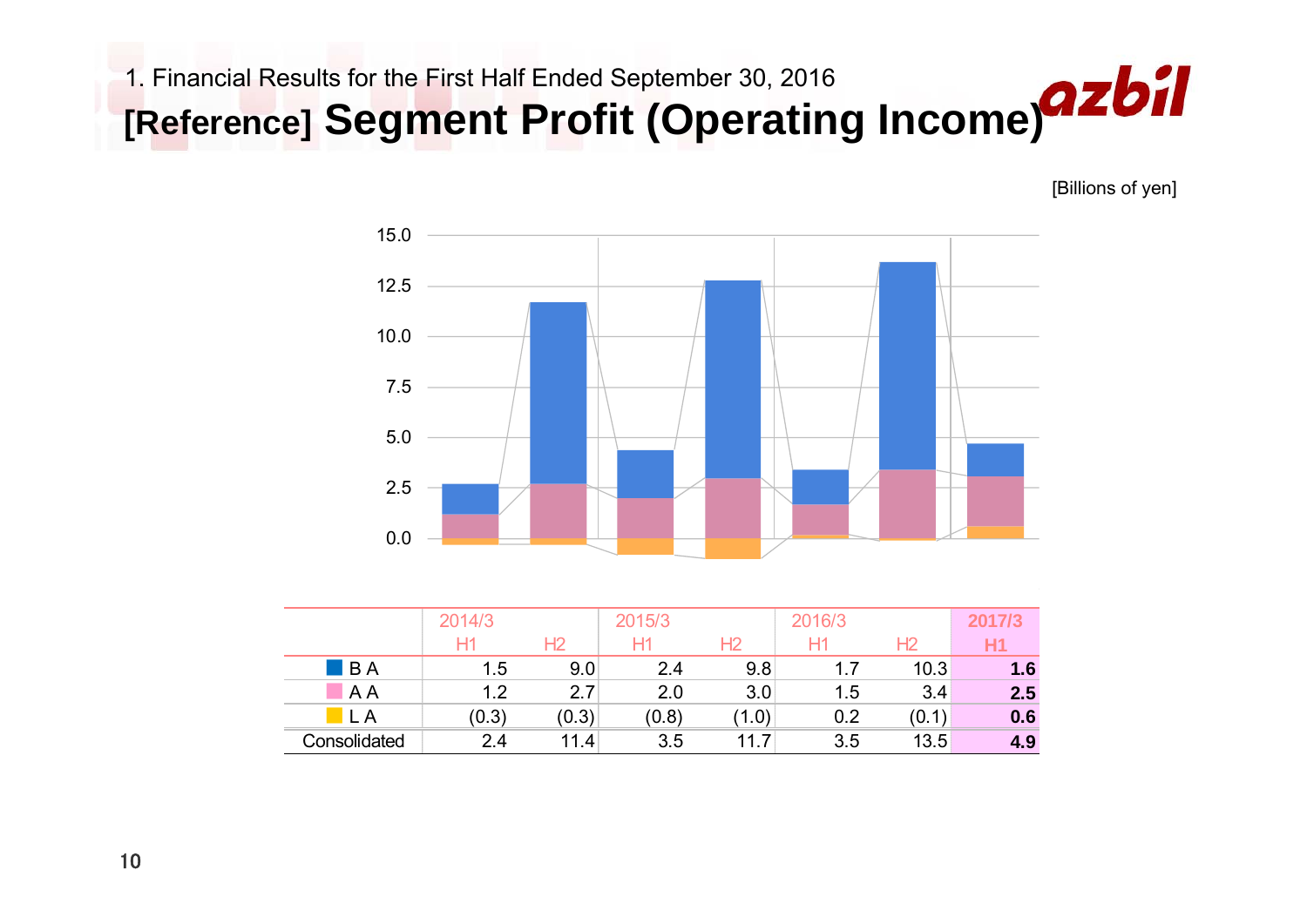## 1. Financial Results for the First Half Ended September 30, 2016 **Overseas Sales by Region**



<sup>&</sup>lt;**Compared to the same period last year>**

Overseas sales decreased compared to the same period last year mainly owing to the negative impact of foreign exchange rates.

- ■ In Asia, sales for the BA and LA businesses increased, but those for the AA business fell owing to the sluggish market in Korea and elsewhere. With the added impact of the high yen, overall sales were down.
- ■ In China, AA business product sales remained robust but, because of the impact of foreign exchange rates, overall sales decreased.
- ■ In North America, sales fell owing to the impact of foreign exchange rates and lower AA business sales to equipment manufacturers.
- ■ In Europe, sales were down because of the impact of foreign exchange rates on the LSE field (LA business).



|               | 2014/3 |      | 2015/3 |      | 2016/3 |      | 2017/3 |
|---------------|--------|------|--------|------|--------|------|--------|
|               | H1     | Н2   | Η1     | Н2   | Η1     | Н2   | Η1     |
| Asia          | 7.1    | 8.9  | 8.1    | 10.1 | 10.0   | 9.9  | 9.1    |
| China         | 5.5    | 5.7  | 4.6    | 4.9  | 4.6    | 5.3  | 4.4    |
| North America | 1.6    | 1.8  | 1.8    | 2.3  | 2.4    | 2.3  | 1.9    |
| Europe        | 4.9    | 6.6  | 5.2    | 5.0  | 4.9    | 5.6  | 4.2    |
| Others        | 1.8    | 1.8  | 2.3    | 2.0  | 1.8    | 1.7  | 1.4    |
| Consolidated  | 22 1   | 24.9 | 22.1   | 24.5 | 24.0   | 24.9 | 21.2   |

#### **[Reference information]**

| Overseas sales/<br>Net sales       | 19.0%  | 18.2%  | 19.1%  | 17.7%  | 21.0%  | 17.5%  | $18.0\%$ |
|------------------------------------|--------|--------|--------|--------|--------|--------|----------|
| Average exchange<br>rate - USD/JPY | 95.73  | 97.73  | 102.46 | 105.79 | 120.31 | 121.11 | 111.74   |
| Average exchange<br>rate - EUR/JPY | 125.63 | 129.78 | 140.42 | 140.35 | 134.10 | 134.31 | 124.58   |

\* Overseas sales figures include only the sales of overseas affiliates and direct exports; indirect exports are excluded. \* The accounting year used by overseas affiliates mainly ends on December 31.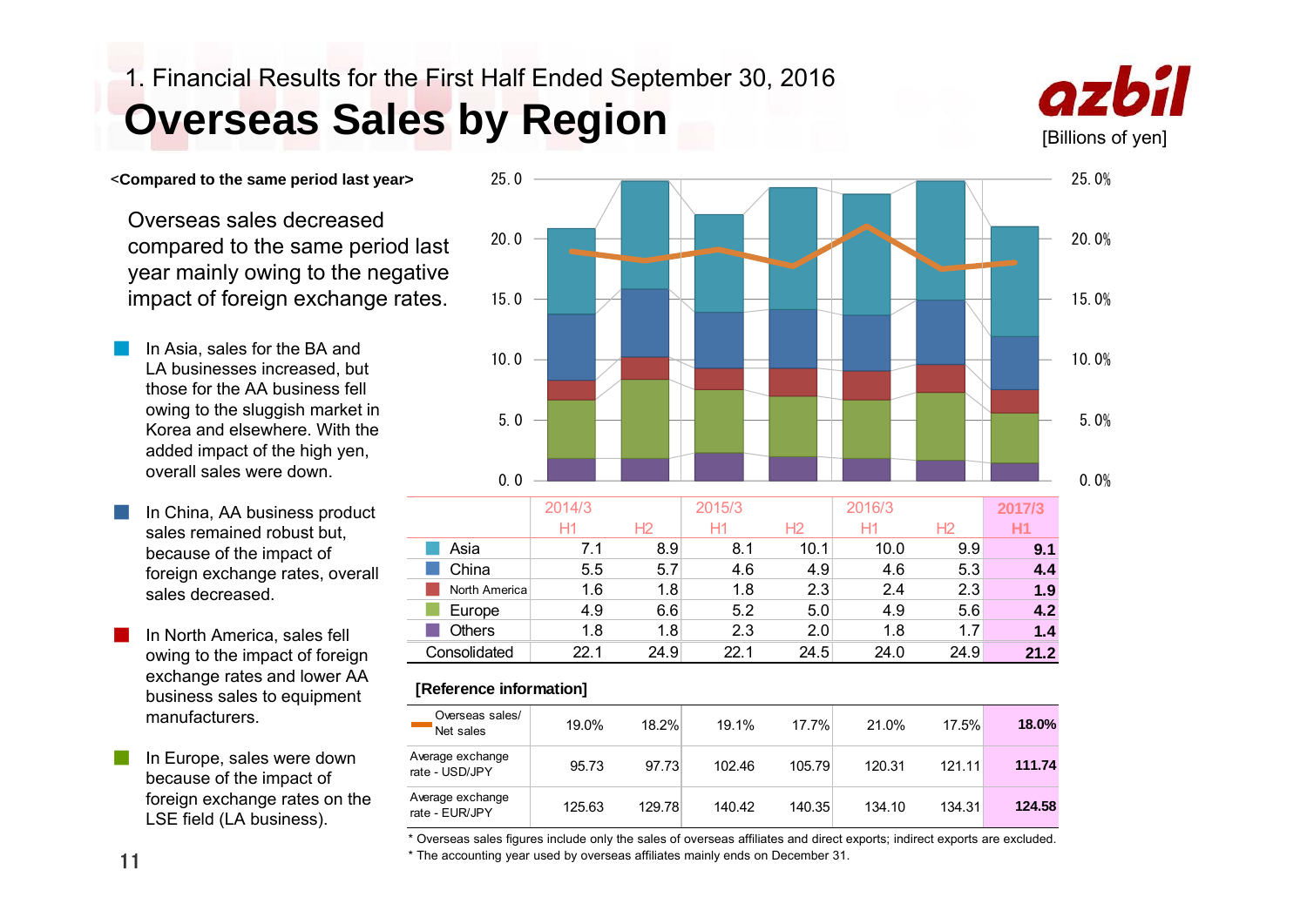# **Consolidated Financial Position**



[Billions of yen]

**Owing to seasonal factors, the assets and liabilities of the azbil Group tend to be lower at the end of the first half than at the end of the previous fiscal year.**

■ **Assets** Notes and accounts receivable-trade fell, resulting in a decrease in total assets of 19.3 billion yen compared to the end of the previous fiscal year.

■ **Liabilities**

In addition to a decrease in notes and accounts payable-trade, a decrease in income taxes payable due to payment of income taxes, and a decrease in provision for bonuses due to bonus payments led to a decrease in total liabilities of 17.0 billion yen compared to the end of the previous fiscal year.

**Net assets** Despite an increase due to profit<sup>\*1</sup> being recorded, in addition to the payment of dividends, there was a fall in foreign currency translation adjustment. Thus, overall there was a decrease in net assets of 2.2 billion yen compared to the end of the previous fiscal year.

|                                        |                        |                        |                   |                                                  |                        |                        | ן וושט ווא טוווכן |  |
|----------------------------------------|------------------------|------------------------|-------------------|--------------------------------------------------|------------------------|------------------------|-------------------|--|
|                                        | As of Sep.<br>30, 2016 | As of Mar.<br>31, 2016 | <b>Difference</b> |                                                  | As of Sep.<br>30, 2016 | As of Mar.<br>31, 2016 | <b>Difference</b> |  |
|                                        | (A)                    | (B)                    | $(A) - (B)$       |                                                  | (A)                    | (B)                    | $(A) - (B)$       |  |
| Current assets                         | 182.7                  | 200.8                  |                   | (18.0)   Liabilities                             | 85.0                   | 102.1                  | (17.0)            |  |
| Cash and deposits                      | 51.4                   | 48.2                   | 3.2               | <b>Current liabilities</b>                       | 73.3                   | 88.9                   | (15.6)            |  |
| Notes and<br>accounts receivable-trade | 75.4                   | 91.7                   | (16.3)            | Notes and<br>accounts payable-trade              | 36.4                   | 45.5                   | (9.1)             |  |
| Inventories                            | 23.0                   | 24.1                   | (1.1)             | Short-term loans and bonds                       | 11.2                   | 12.0                   | (0.7)             |  |
| Others                                 | 32.8                   | 36.6                   | (3.8)             | Others                                           | 25.5                   | 31.3                   | (5.7)             |  |
| Noncurrent assets                      | 57.0                   | 58.3                   | (1.2)             | <b>Noncurrent liabilities</b>                    | 11.7                   | 13.2                   | (1.4)             |  |
| Property, plant and equipment          | 23.4                   | 24.3                   | (0.9)             | Long-term loans and bonds                        | 0.5                    | 0.6                    | (0.0)             |  |
| Intangible assets                      | 5.4                    | 5.6                    | (0.1)             | <b>Others</b>                                    | 11.2                   | 12.6                   | (1.3)             |  |
| Investments and other assets           | 28.0                   | 28.2                   |                   | $(0.1)$ Net assets                               | 154.7                  | 156.9                  | (2.2)             |  |
|                                        |                        |                        |                   | <b>Shareholders' equity</b>                      | 146.5                  | 146.6                  | (0.1)             |  |
|                                        |                        |                        |                   | Capital stock                                    | 10.5                   | 10.5                   |                   |  |
|                                        |                        |                        |                   | Capital surplus                                  | 12.3                   | 12.3                   | 0.0               |  |
|                                        |                        |                        |                   | Retained earnings                                | 128.3                  | 128.4                  | (0.1)             |  |
|                                        |                        |                        |                   | Treasury shares                                  | (4.6)                  | (4.6)                  | (0.0)             |  |
|                                        |                        |                        |                   | <b>Accumulated other</b><br>comprehensive income | 6.4                    | 8.3                    | $(1.8)$ $^*2$     |  |
|                                        |                        |                        |                   | Non-controlling interests                        | 1.7                    | 1.9                    | (0.2)             |  |
| <b>Total assets</b>                    | 239.8                  | 259.1                  | (19.3)            | <b>Total liabilities and net assets</b>          | 239.8                  | 259.1                  | (19.3)            |  |

\*1 Net income attributable to owners of parent.

\*2 Includes a fall of 1.9 billion yen in foreign currency translation adjustment.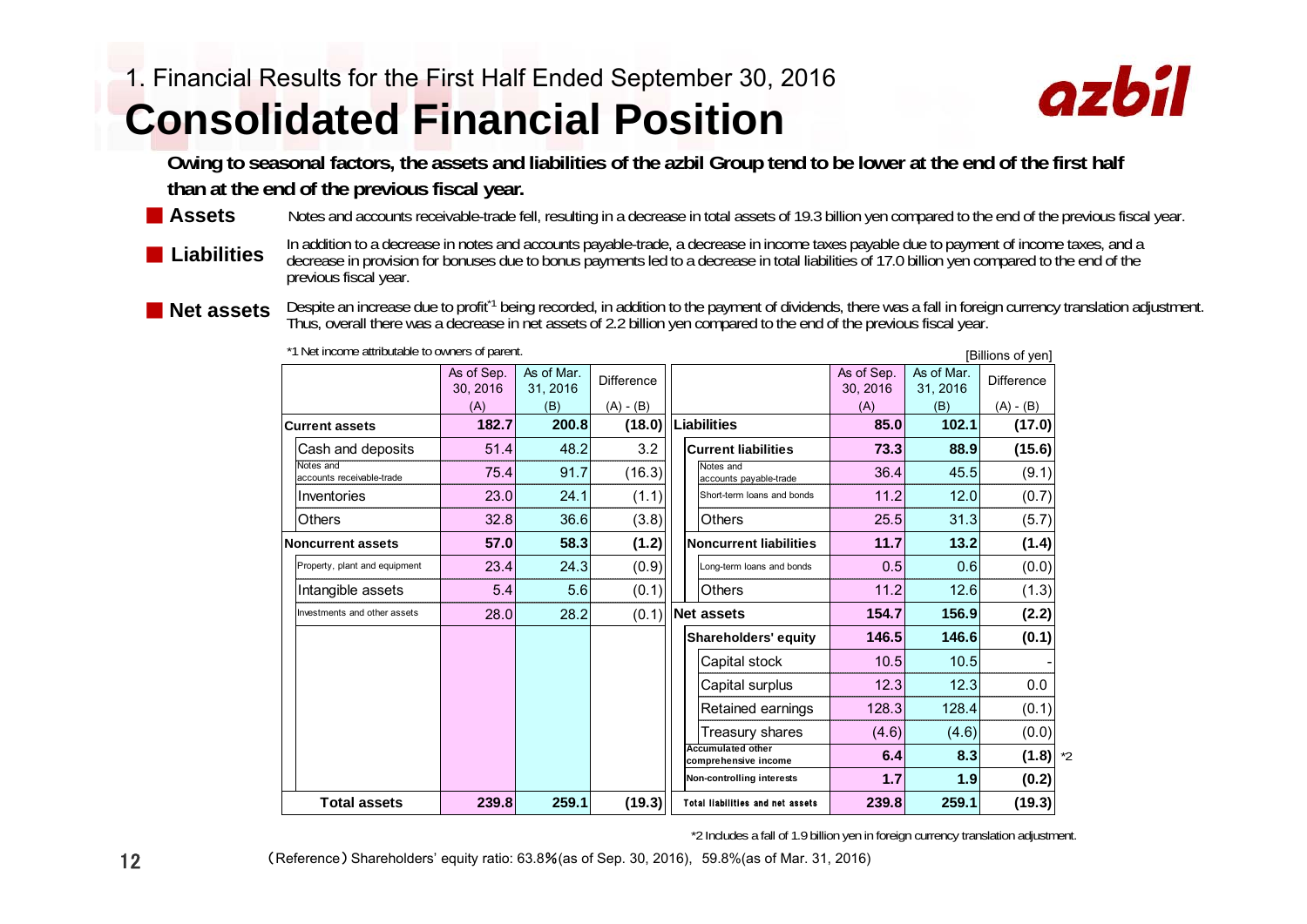## 1. Financial Results for the First Half Ended September 30, 2016 **Consolidated Cash Flows**



■ Cash flows from operating activities increased due to a fall in inventories, but cash flows from investing activities decreased due to an increase in payments into time deposits as well as a fall in proceeds from sales of securities. As a result, free cash flow was 5.8 billion yen, down 3.9 billion yen from the same period last year.

■ Net cash used in financing activities (expenditure) was reduced by 4.3 billion yen compared to the same period last year due to a decrease in expenditure resulting from purchase of own shares and the repayment of loans payable.

|                                                             |             |                          |           | [Billions of yen] |  |
|-------------------------------------------------------------|-------------|--------------------------|-----------|-------------------|--|
|                                                             | This period | Same period<br>last year |           | <b>Difference</b> |  |
|                                                             | (A)         | (B)                      | (A) - (B) | %                 |  |
| Cash flows from operating activities                        | 6.8         | 2.2                      | 4.5       | 201.0             |  |
| Cash flows from investing activities                        | (0.9)       | 7.5                      | (8.5)     | (113.2)           |  |
| Free cash flow (FCF)                                        | 5.8         | 9.8                      | (3.9)     | (40.6)            |  |
| Cash flows from financing activities                        | (2.5)       | (6.8)                    | 4.3       |                   |  |
| Effect of exchange rate change on cash and cash equivalents | (1.5)       | (0.0)                    | (1.5)     |                   |  |
| Net increase in cash and cash equivalents                   | 1.7         | 2.9                      | (1.2)     | (41.7)            |  |
| Cash and cash equivalents at beginning of period            | 55.9        | 51.9                     | 4.0       | 7.8               |  |
| Cash and cash equivalents at end of period                  | 57.6        | 54.8                     | 2.8       | 5.1               |  |

#### ( Reference )

| $\cap$<br>.<br>Capital<br>expenditure | $\epsilon$<br>$\cdot$ $\cdot$ | . .        | ν.  | $\overline{\phantom{a}}$<br><u>.</u> |
|---------------------------------------|-------------------------------|------------|-----|--------------------------------------|
| חו<br>.<br> Depreciation              | -<br>. .                      | <u>. v</u> | v.v | $\cdot$ . $\cdot$                    |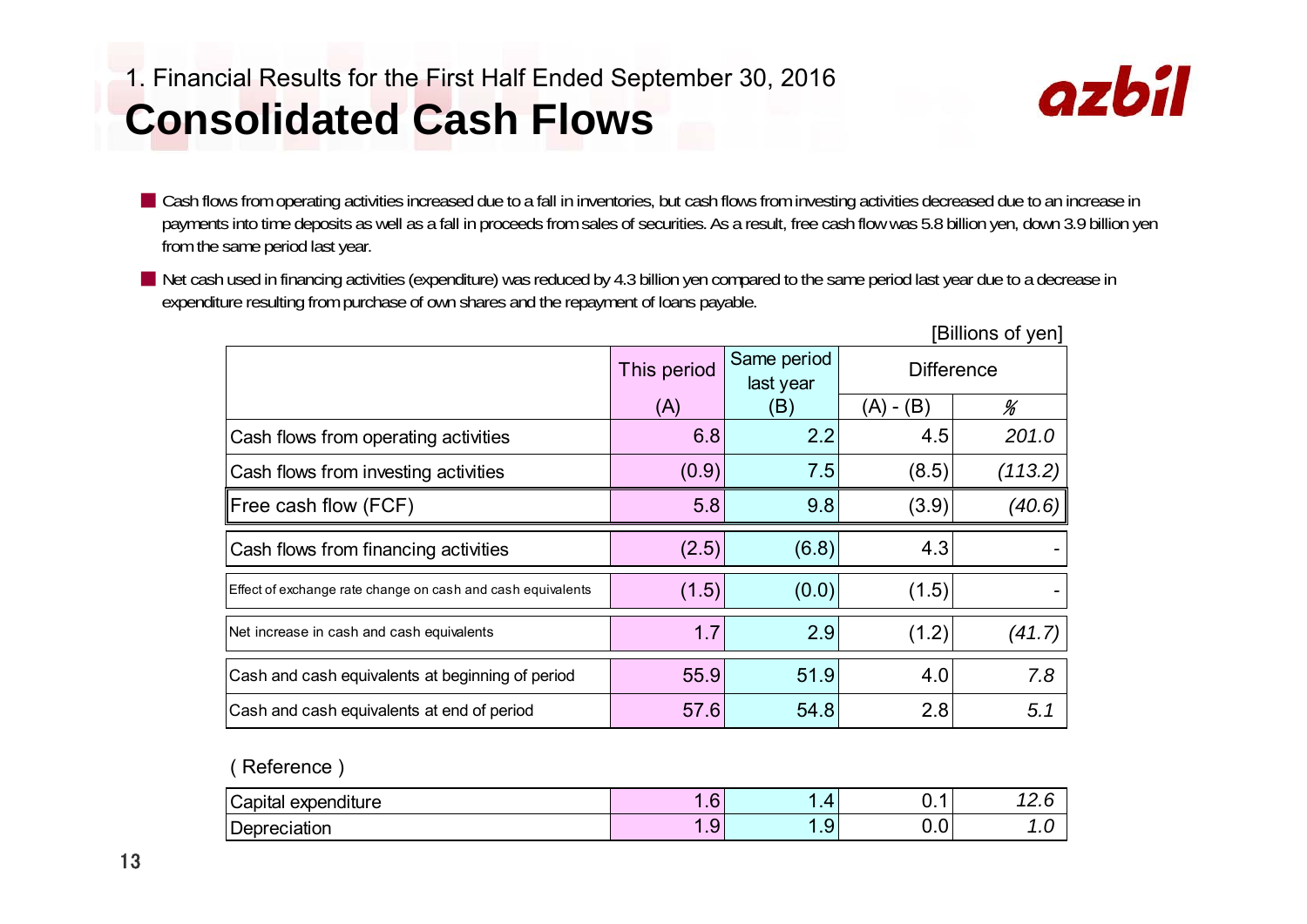# azbíl

# 2. Financial Plan for the Year Ending March 31, 2017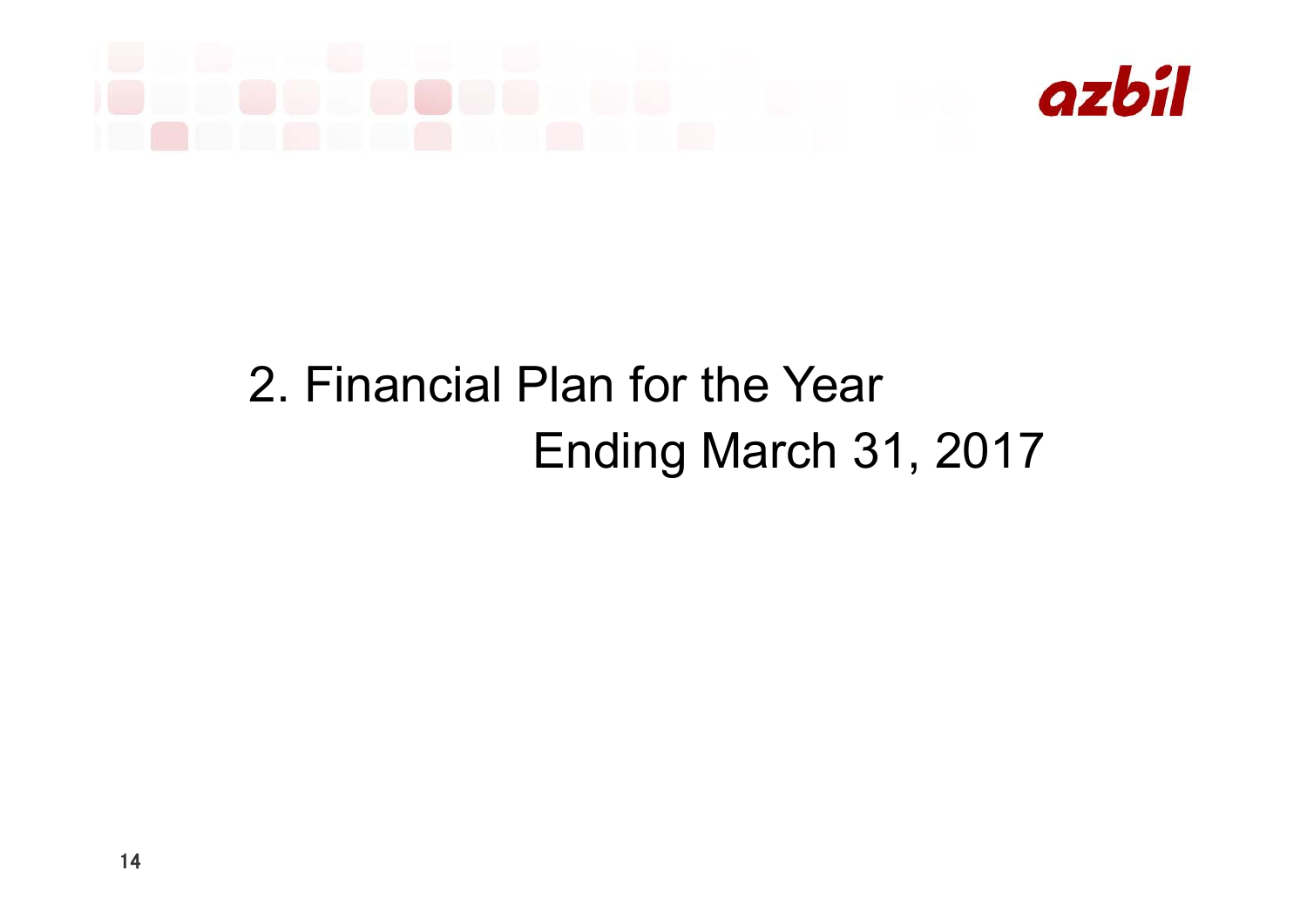## 2. Financial Plan for the Year Ending March 31, 2017 **Revised Plan**



The financial results for the first half slightly exceeded the plan, but there remains uncertainty regarding the outlook for capital investment in Japan and overseas. Also, since the strong yen is expected to continue, no changes are made to the forecast for net sales and operating income for the full fiscal year as previously published on May 13, 2016.

Ordinary income is expected to decrease by 0.5 billion yen due to the recording of foreign exchange losses in the first half, but no change is made to the forecast, published at the start of the fiscal year, for net income attributable to owners of parent.

|                                             |                |              |                          |          |                 |             | [Billions of yen] |                   |
|---------------------------------------------|----------------|--------------|--------------------------|----------|-----------------|-------------|-------------------|-------------------|
|                                             | <b>Revised</b> | Initial plan | <b>Difference</b>        |          | <b>Previous</b> |             |                   | <b>Difference</b> |
|                                             | plan           | (5/13/2016)  |                          | % Change | fiscal year     |             | % Change          |                   |
|                                             | (A)            | (B)          | $(A) - (B)$              |          | (C)             | $(A) - (C)$ |                   |                   |
| Net sales                                   | 260.0          | 260.0        |                          |          | 256.8           | 3.1         | 1.2               |                   |
| [Amortization of goodwill]                  | [0.0]          | [0.0]        | $\left[ \cdot \right]$ , |          | [0.6]           | [(0.6)]     |                   |                   |
| Operating income                            | 19.0           | 19.0         |                          |          | 17.1            | 1.8         | 10.9              |                   |
| %                                           | 7.3            | 7.3          |                          |          | 6.7             | 0.6P        |                   |                   |
| Ordinary income                             | 18.0           | 18.5         | (0.5)                    | (2.7)    | 16.6            | 1.3         | 8.3               |                   |
| Net income attributable to owners of parent | 11.5           | 11.5         |                          |          | 8.2             | 3.2         | 39.1              |                   |
| %                                           | 4.4            | 4.4          |                          |          | 3.2             | 1.2P        |                   |                   |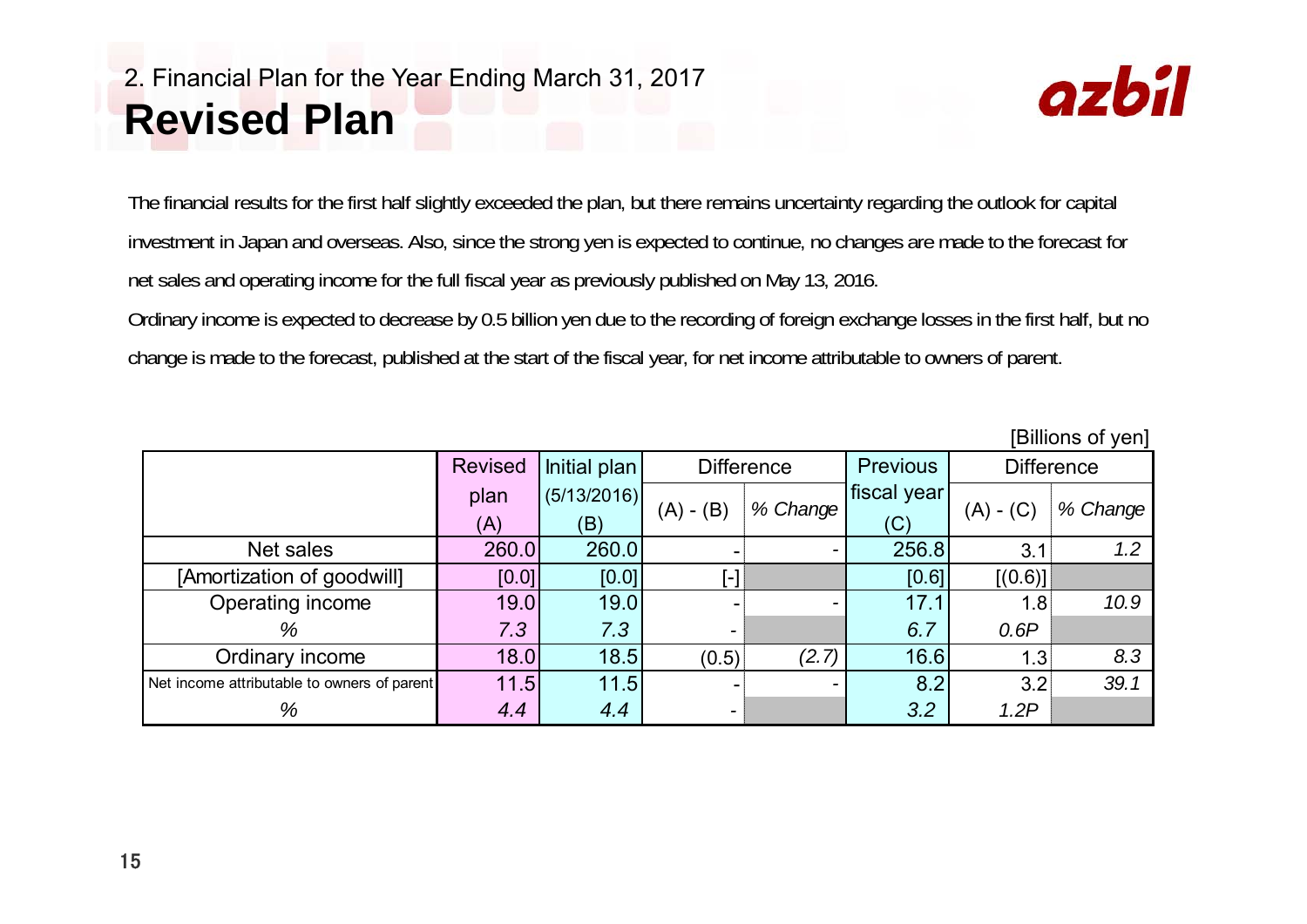## 2. Financial Plan for the Year Ending March 31, 2017 **Revised Plan by Segment [1]**



d | Initial plan | Difference | Previous | Difference plan (5/13/2016)  $(A)$   $(B)$   $\left| \begin{array}{c} \cdot & \cdot & \cdot \\ \cdot & \cdot & \cdot \\ \cdot & \cdot & \cdot \end{array} \right|$   $(C)$ ■ B A Sales | 120.0 | 120.0 | -| -| 118.8 | 1.1 | *1.0* [Amortization of goodwill]  $\begin{bmatrix} - \end{bmatrix}$  [-]  $\begin{bmatrix} -1 \end{bmatrix}$  [-]  $\begin{bmatrix} -1 \end{bmatrix}$  [-] Segment profit 12.5 13.0 (0.5) *(3.8)* 12.0 0.4 *4.0 % 10.4 10.8 (0.4P) 10.1 0.3P* A A Sales 1 94.0 94.0 - **- 93.5 0.4** 0.5 [Amortization of goodwill]  $[0.0]$   $[0.0]$   $[-]$   $[-]$   $[0.1]$   $[0.1]$   $[0.1)$ ] Segment profit 5.0 4.3 0.7 *16.3* 5.0 (0.0) *(0.6) % 5.3 4.6 0.7P 5.4 (0.1P)* ■ L A Sales 46.0 46.0 - *-* 45.6 0.3 *0.8* [Amortization of goodwill]  $\begin{bmatrix} -1 \\ -1 \end{bmatrix}$  [-]  $\begin{bmatrix} -1 \\ -1 \end{bmatrix}$  [0.5] [(0.5)] Segment profit 1.5 1.7 (0.2) *(11.8)* 0.0 1.4 *- % 3.3 3.7 (0.4P) 0.2 3.1P* Consolidated Net sales 260.0 260.0 - *-* 256.8 3.1 *1.2* [Amortization of goodwill]  $[0.0]$   $[0.0]$   $[-]$   $[-]$   $[0.6]$   $[0.6]$ Operating income 19.0 19.0 - *-* 17.1 1.8 *10.9 % 7.3 7.3 - 6.7 0.6P* Revisedfiscal year (A) - (B) *% Change* (A) - (C) *% Change*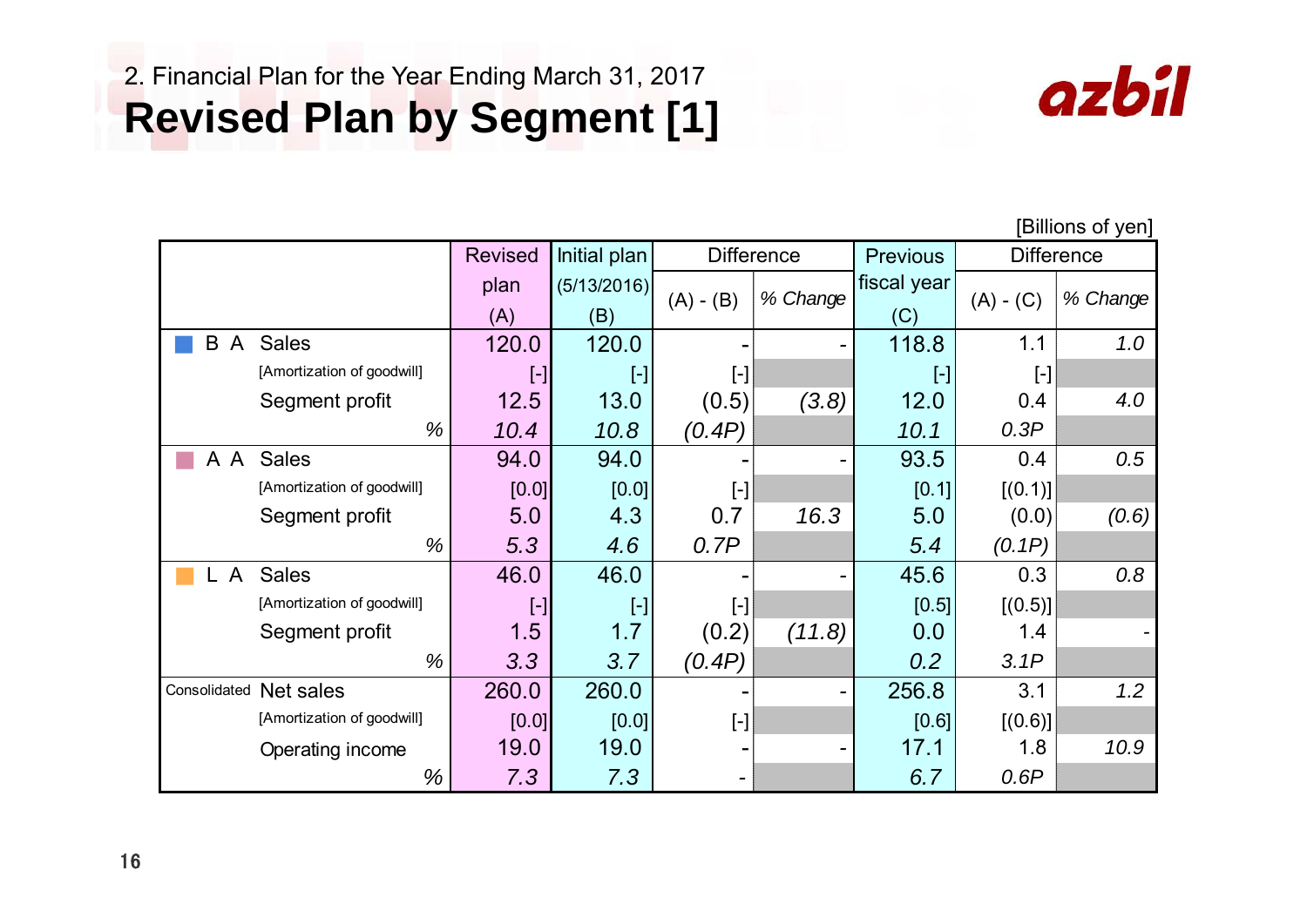## 2. Financial Plan for the Year Ending March 31, 2017 **Revised Plan by Segment [2]**



BA*Building Automation* **The profit plan was revised but we are still aiming to achieve a segment profit greater than that of the previous fiscal year**

- Sales for the full fiscal year are expected to be in line with the initial plan. While increased sales were recorded in the first ۰ half thanks to efforts to ensure thorough and accelerated schedule control, sales in the second half will be slightly lower than the initial plan.
- Segment profit in the second half is expected to decrease owing to costs for reinforcing structures for ensuring sufficient job ۰ processing capability from the first half, but we will aim to achieve a profit greater than that of the previous fiscal year by thorough implementation of initiatives for construction profit management etc. that emphasize profitability.
- In view of the business environment outlook for the period following the Tokyo 2020 Olympic games, and based on the delivery track record, there will be a continuing commitment to making proposals for customers in the market for existing buildings who are considering future retrofit work. In this way, we will build up the foundation for future growth.

**While there is uncertainty regarding the business environment in the second half, based on the results for the first half, the forecast for segment profit for the full fiscal year has been raised**

- The uncertainty surrounding the business environment in Japan and abroad, and the continuation of the high yen exchange ۰ rate are expected to have an impact on sales and profits. However, we will continue to improve the profit structure, achieving profits on the same level as the previous fiscal year. Segment profit for the full fiscal year has thus been revised upward.
- As regards the operation of the three business units, which has been a focus of attention from this fiscal year, we will ۰ implement improvements to profit structures, reinforcing sales strengths and product appeal to create competitive business sub-segments.

*L*A*Life Automation*

AA

*Advanced Automation*

#### **A slight revision has been made to the profit plan, but a significant improvement in profitability, compared with the previous fiscal year, is expected to result from the continuing business reforms**

- We will continue to implement business structure reforms in the Life Science Engineering (LSE) field. It is expected that we ۰ will achieve a significant improvement in profits, compared to the previous fiscal year, as a result of these reforms and a reduction in goodwill amortization expenses.
- By strengthening the business structure of each of the companies within the LA business and making the most of their ۰ distinctive strengths, we will explore new automation possibilities in the manufacturing equipment and energy-related fields.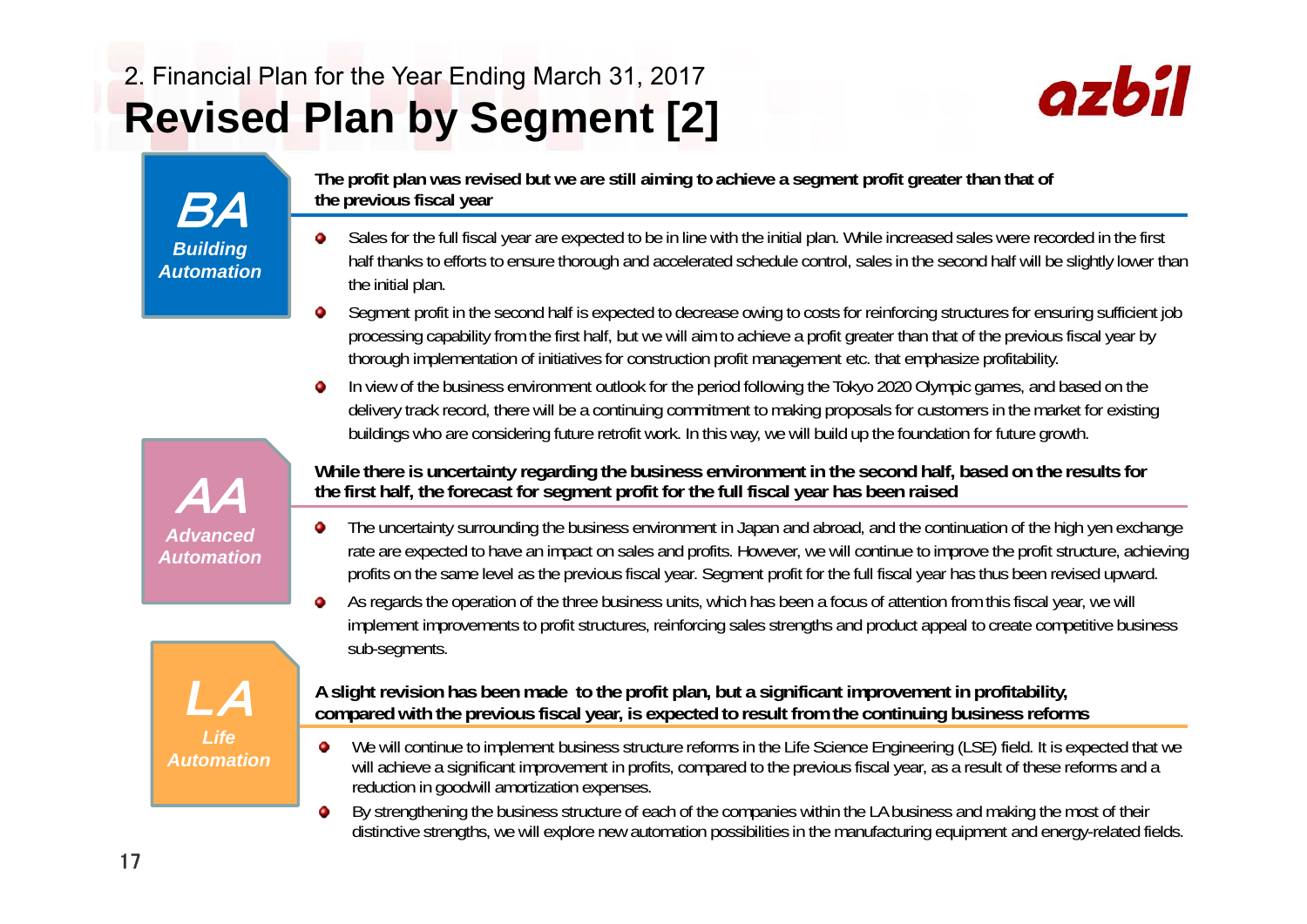## 2. Financial Plan for the Year Ending March 31, 2017 **[Reference] Sales by Segment**



[Billions of yen]



\*In the fourth quarter of the fiscal year ended March 31, 2015, all shares in Azbil Care & Support Co., Ltd. – which had been providing services in the health, welfare, and nursing care field – were transferred to SOHGO SECURITIY SERVICES CO., LTD. (Feb. 2015). Regarding figures for sales and segment profit, the subsidiary's results were consolidated until the third quarter of the fiscal year ended March 31, 2015. The impact on segment profit was negligible.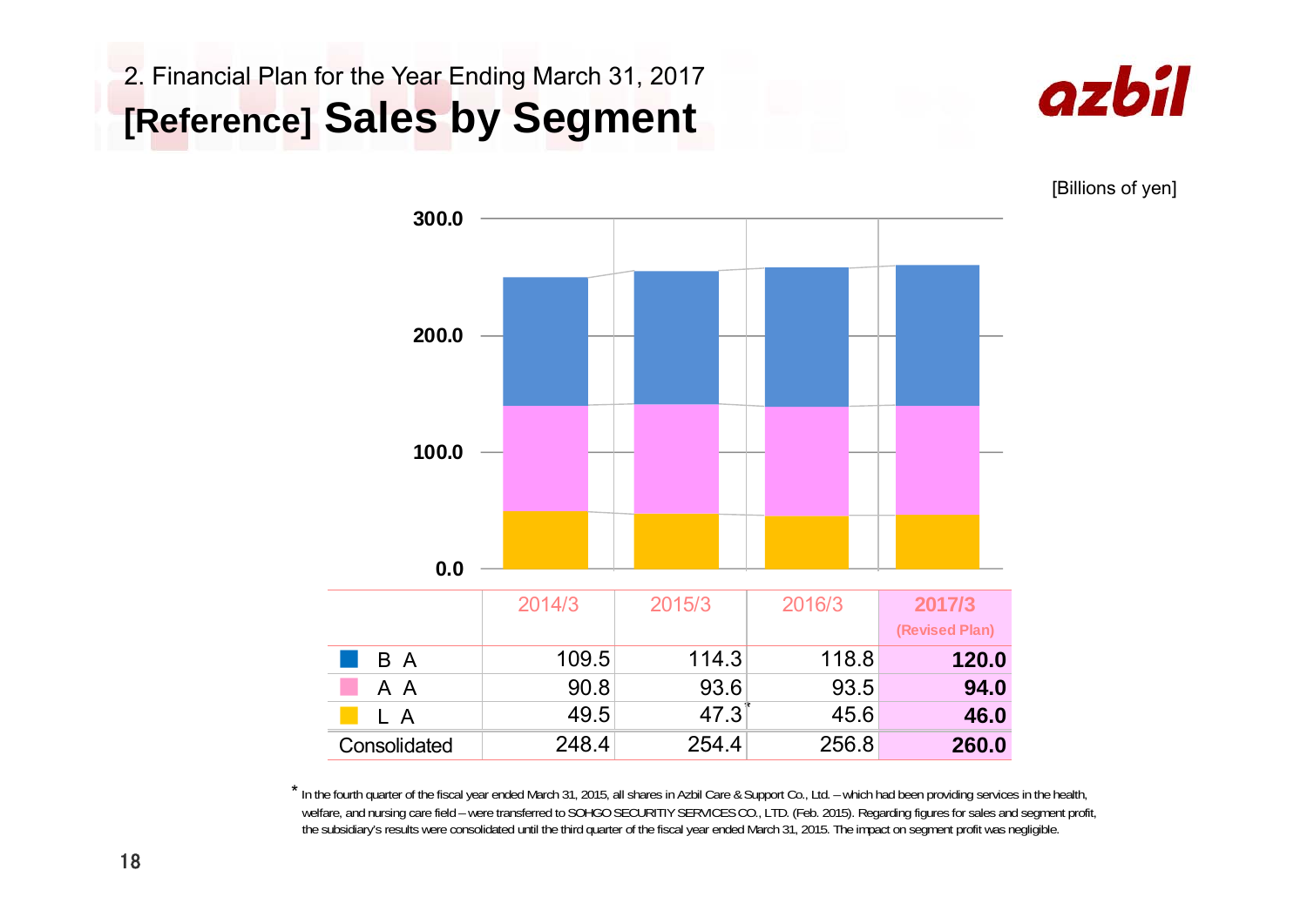



|              | 2014/3 | 2015/3 | 2016/3 | 2017/3<br>(Revised Plan) |
|--------------|--------|--------|--------|--------------------------|
| B A          | 10.5   | 12.2   | 12.0   | 12.5                     |
| A A          | 3.9    | 5.0    | 5.0    | 5.0                      |
| L A          | (0.6)  | (1.9)  | 0.0    | 1.5                      |
| Consolidated | 13.9   | 15.3   | 17.1   | 19.0                     |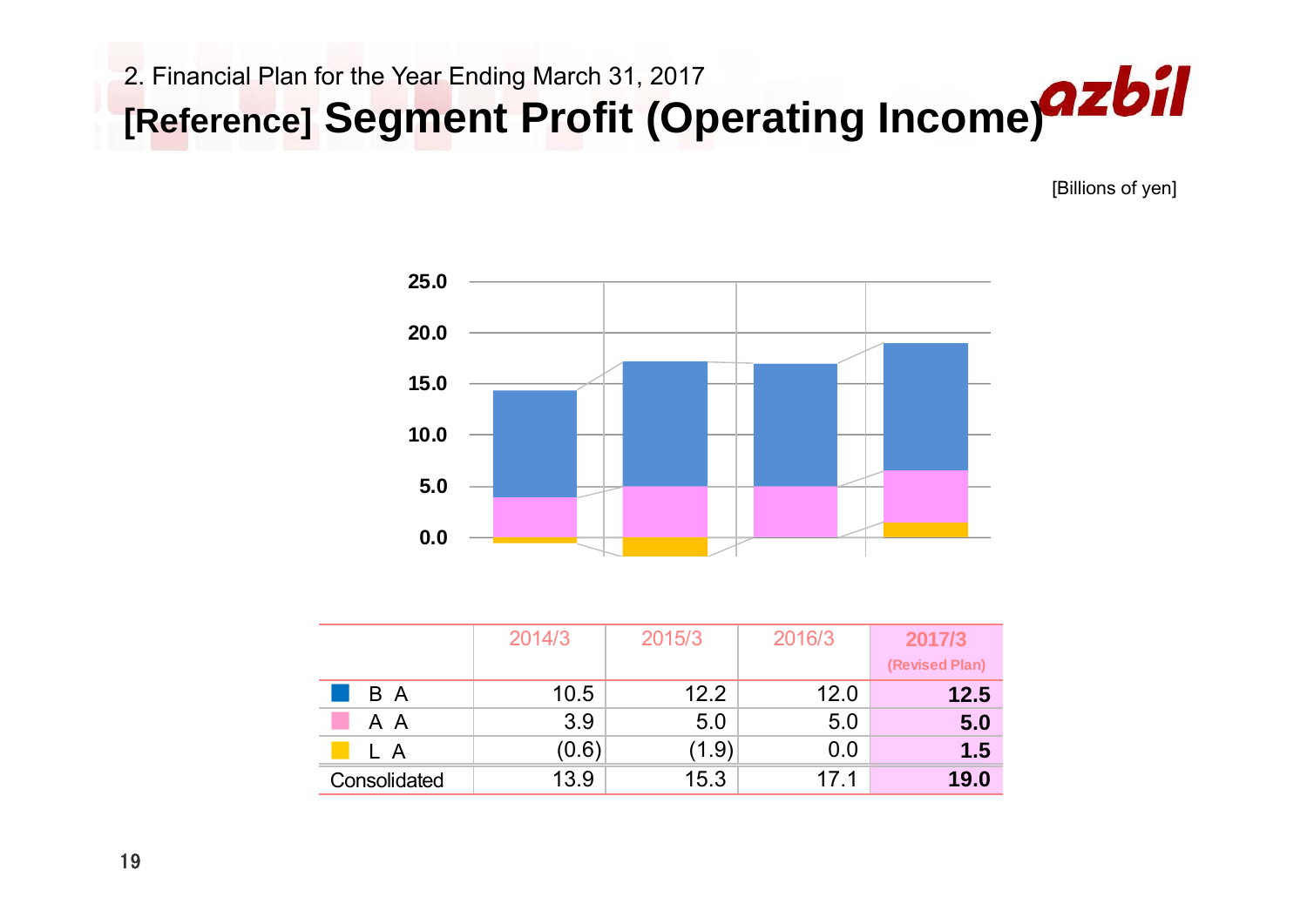# azbíl

# 3. Return to Shareholders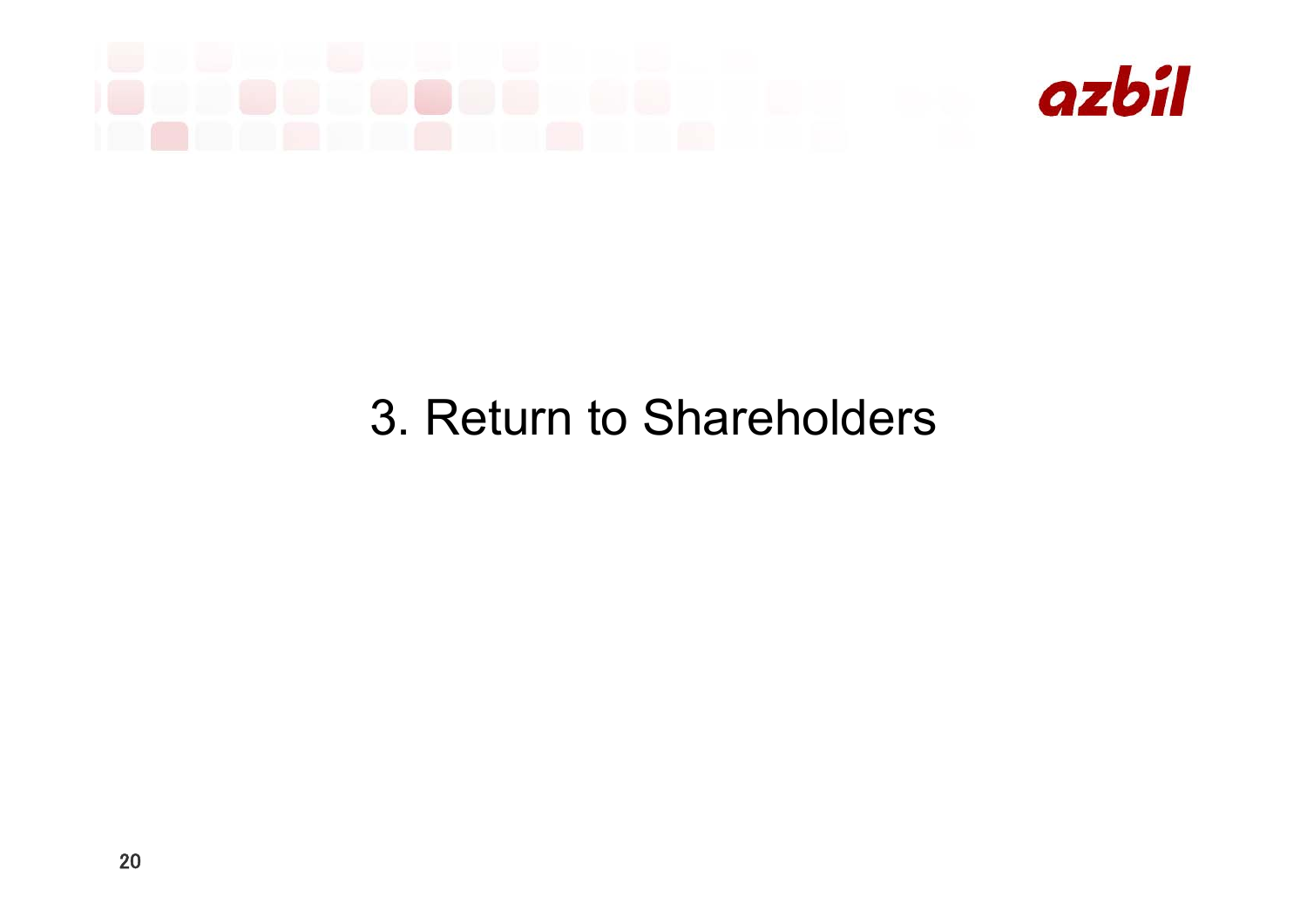

## Annual dividend: 74 yen per share Dividend plan for the fiscal year ending March 2017  $\rightarrow$ No change from the initial plan

(Ordinary dividend raised by 2 yen, additional commemorative dividend of 5 yen)

### [Basic policy]

We place great importance on the distribution of profits to shareholders, and would like to maintain stable dividends while striving to increase its dividends payout, taking into account comprehensively its consolidated performance, levels of ROE (Return On Equity), DOE (Dividend On Equity), as well as retained earnings for strengthening the corporate structure and developing future business.

For FY2016 our intention is to increase the distribution of profits to our shareholders by raising the dividend level; we therefore plan to raise the ordinary dividend by 2 yen per share. Also, to mark the 110th anniversary of our founding and the 10th anniversary of our new name, "azbil", we plan to issue a commemorative dividend of 5 yen per share.

П Dividends for the year ending March 2017 (interim/year-end) are planned as follows.

|                                |                            | FY2015 | FY2016         |             |  |
|--------------------------------|----------------------------|--------|----------------|-------------|--|
|                                | <b>Interim</b><br>Year-end |        | <b>Interim</b> | Year-end    |  |
| Dividend per share<br>$[$ Yen] | 33.5                       | 33.5   | 37.0           | 37.0 (Plan) |  |
| Payout ratio                   | 59.4%                      |        | 47.1%          |             |  |
| Dividend on equity<br>(DOE)    | 3.1%                       |        | 3.4%           |             |  |

21(Reference) Dividend yield: 2.4% (as of September 30, 2016)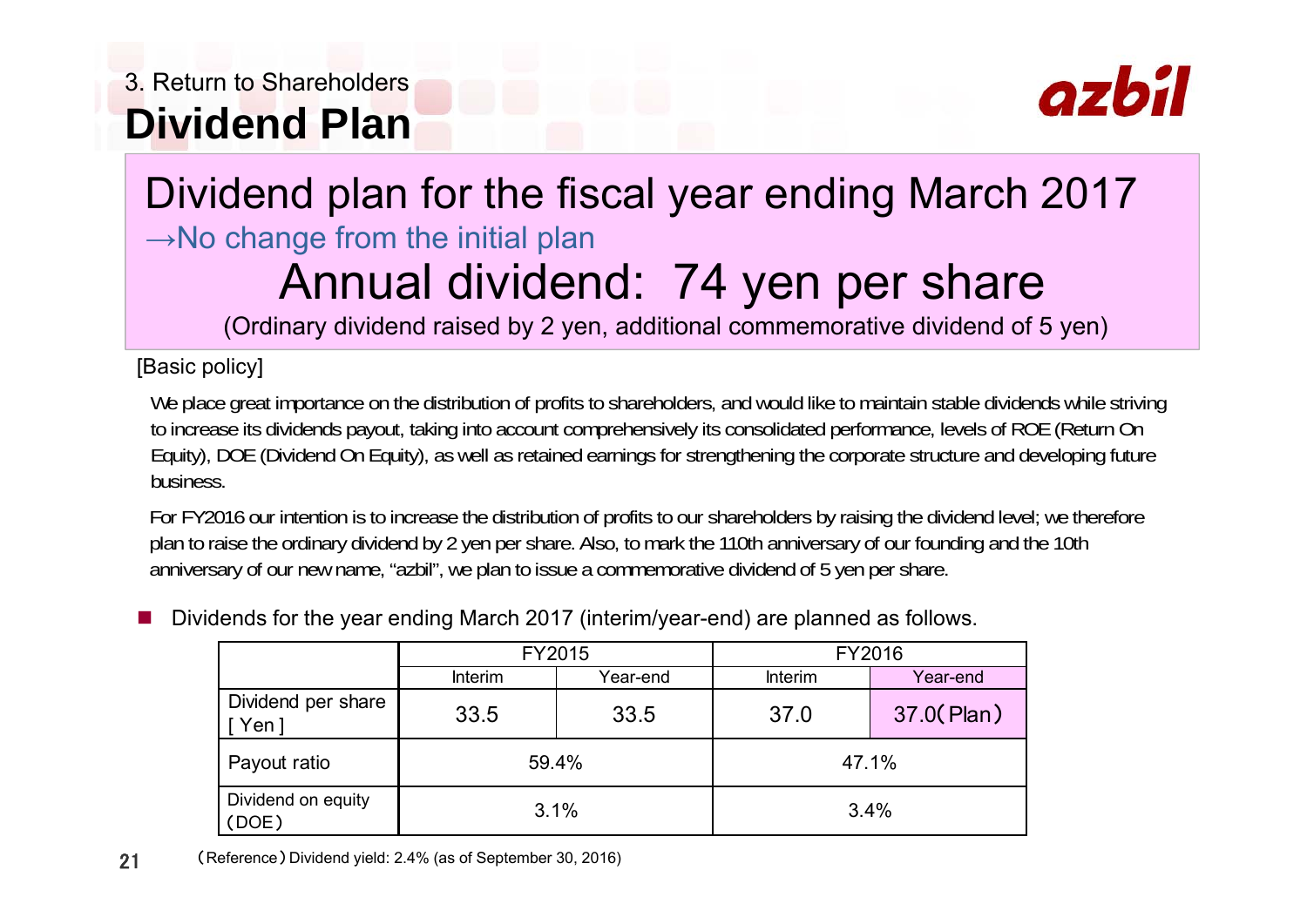# azbíl

# 4. Toward Future Business Development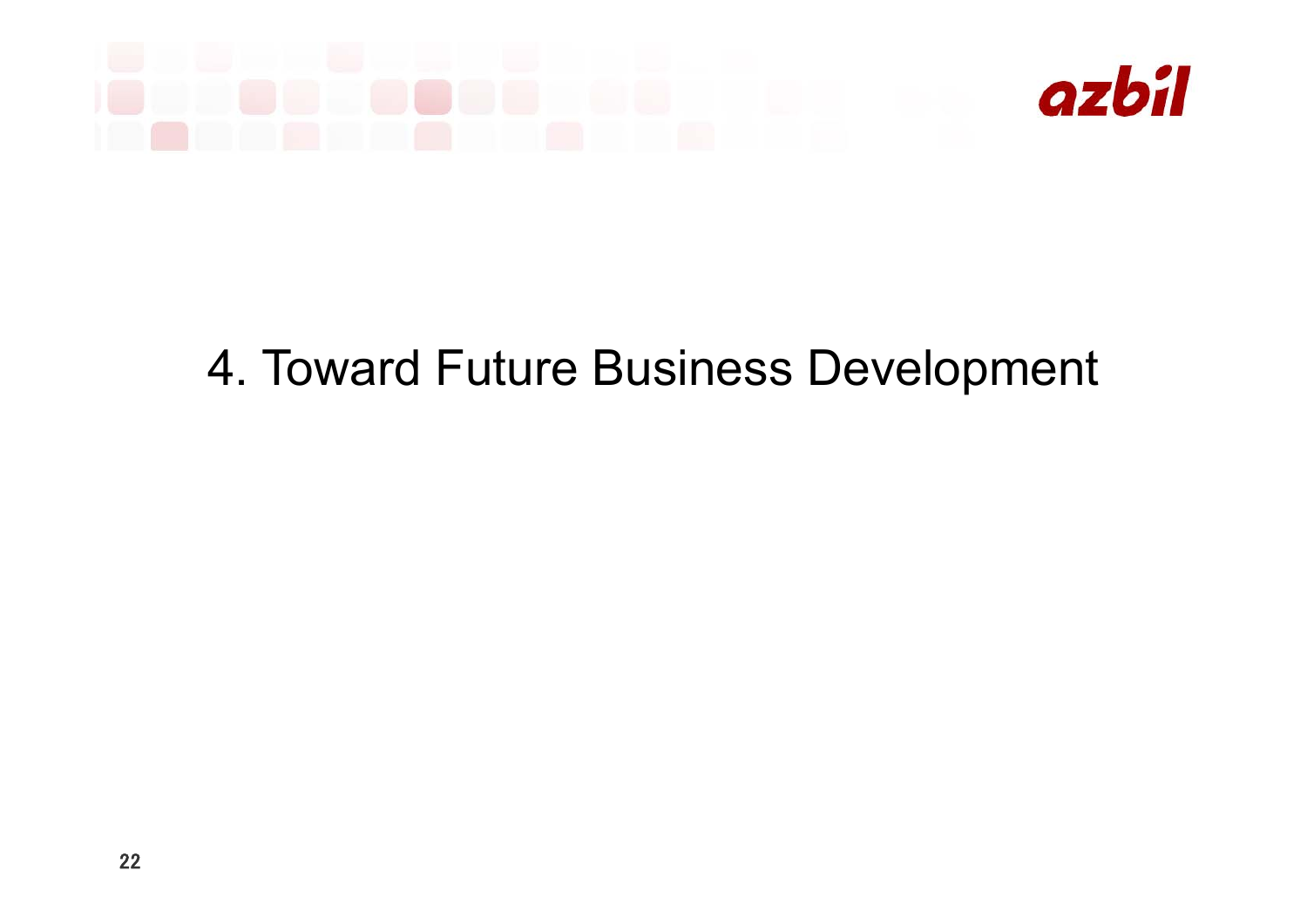### 4. Toward Future Business Development

## **Progress of the Medium-term Plan (FY2013-FY2016) [1]**

| 3 Key Initiatives                                                | Becoming a long-term partner for the customer and the community by offering solutions based<br>۰<br>on our technologies and products<br>Taking global operations to the next level, with global expansion by moving into new regions<br>and making a qualitative change of focus<br>Becoming a corporate organization that never stops learning, so that it can continuously<br>۰<br>strengthen its corporate structure                                         |
|------------------------------------------------------------------|-----------------------------------------------------------------------------------------------------------------------------------------------------------------------------------------------------------------------------------------------------------------------------------------------------------------------------------------------------------------------------------------------------------------------------------------------------------------|
| 3 Growth Fields                                                  | Next-generation solutions<br>۰<br>Safety solutions<br>۰<br>Energy management solutions<br>۰                                                                                                                                                                                                                                                                                                                                                                     |
| 3 Corporate Structures<br>to Strengthen                          | Structural reform of global production/development<br>Structural reform of engineering and service business<br>Human resources reform                                                                                                                                                                                                                                                                                                                           |
| <b>CSR</b> management<br>as the basis for<br>business activities | Contributing to reducing $CO2$ and the use of resources not only in one's own activities but also in those of the customer who is being supplied with the products and services<br>۰<br>Creating a high-compliance culture and foster thoroughgoing risk management<br>Reinforcing governance (internal controls, accounting, etc.) at Group companies in Japan and<br>۰<br>abroad<br>Establishing a healthy financial foundation and corporate governance<br>۰ |

- $\bullet$  Understanding and commercialization of "human-centered automation" and the philosophy behind it have been developed within the current medium-term plan (FY2013-FY2016).
- $\bullet$  Even in an age marked by the progress of IoT and changing business structures, there is growing importance in the course taken by the work of the azbil Group as it is able to comprehensively make advances in measurement, which is fundamental to every industries, along with overall networks, management and control, and service.

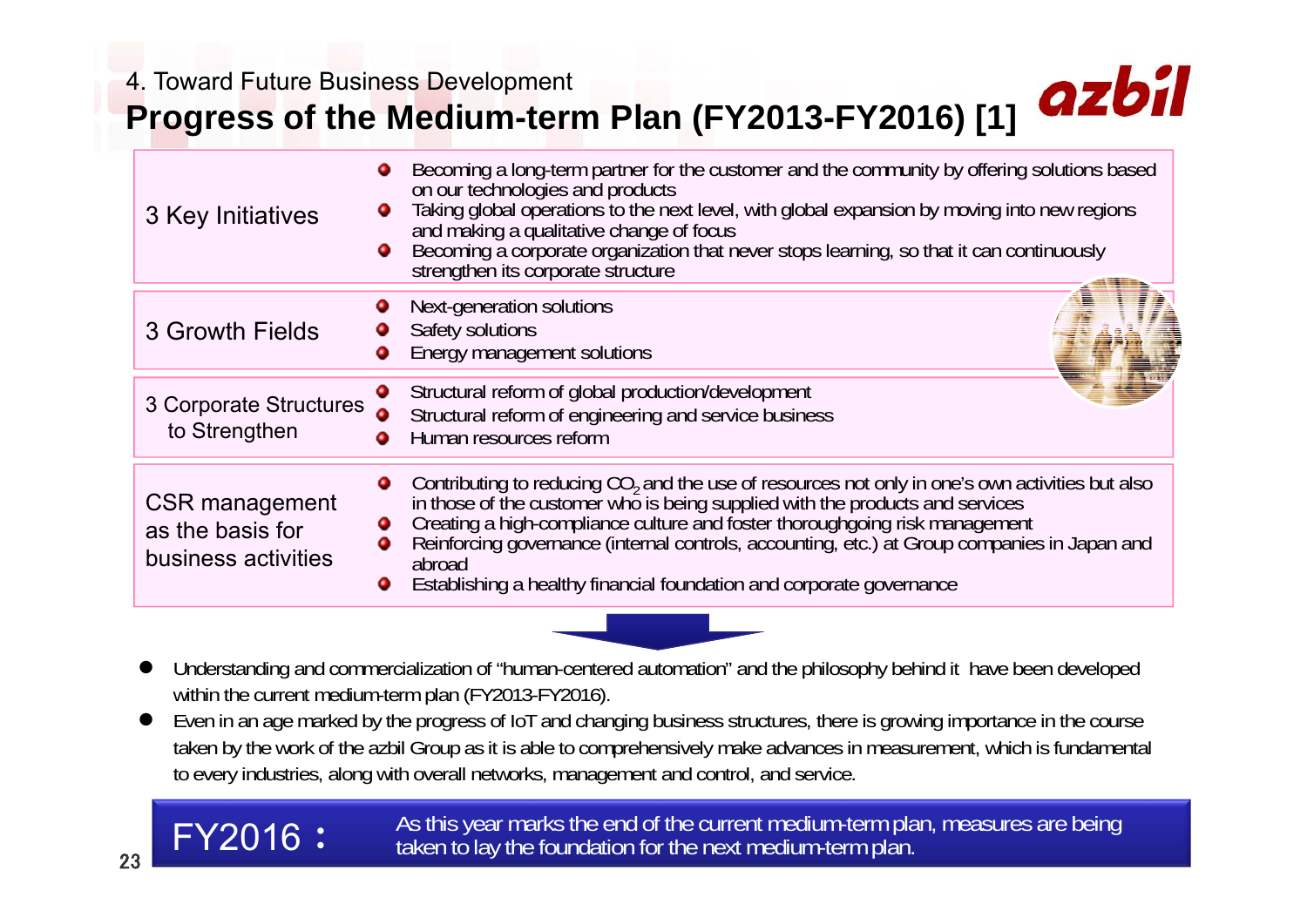## 4. Toward Future Business Development



**Progress of the Medium-term Plan (FY2013-FY2016) [2]**

Net Sales : 260 billion yen (down 20 billion yen \* ) Operating income: 19 billion yen (down 3 billion yen \* ) Targets for FY2016

\*Figures in parentheses represent comparison with initial plan (published May 2013).

### **BA business**

- Strengthening the foundations of the domestic BA business (redevelopment centered in the Tokyo metropolitan area, demand for the Tokyo 2020 Olympic and Paralympic Games)
- Strengthening the energy management business (for sustainable growth with a view after the Olympic and Paralympic Games)
- **•** Implementing lifecycle business development in our overseas business (establishing a profit creation model)

- Shifting to priority fields (HA/FA field), strengthening the business structure
- Implementing a high value-added service business in mature fields (PA field)
- Strengthening product development capabilities
- Strengthening overseas business infrastructure (development, production, sales, service)

### **AA business LA business**

- Upgrading the foundation of the Azbil Kimmon business (rationalization of production facilities in Japan, new products)
- **•** Implementing business structure reforms for Azbil Telstar (business restructuring,
- (strengthening the profit structure)
- Support Co., Ltd.



Redeployment of personnel within the Group (promoting greater efficiency in mature fields and shifting into growth fields)

Upgrading/Establishing the global service infrastructure and system including remote maintenance, strengthening local development capabilities for global customers, optimizing the global production system

- Group-wide<br>functions • Upgrading overseas production facilities, • Upgrading remote service & IT foundation ● Establishing a technical development center including new factory in Thailand (Azbil in North America (Azbil North America R&D) ● Production facilities in Saudi Arabia and Production (Thailand), Azbil Control upgrading regional maintenance centers ● Starting to upgrade R&D resources at Instruments (Dalian)) Fujisawa Technology Center  $\bullet$  Integrating Shonan and Isehara factories management ● Launch of the Group-wide core information **•** Promotion of optimal personnel deployment ● Strengthening of global governance and
	- system (Phase 1: beginning May 2015) • Moving to a defined contribution pension plan (started in June 2015)
- within Japan and overseas, and enhancement of human resource development programs
- compliance

Business segment Business segment

Group-wide functions

Group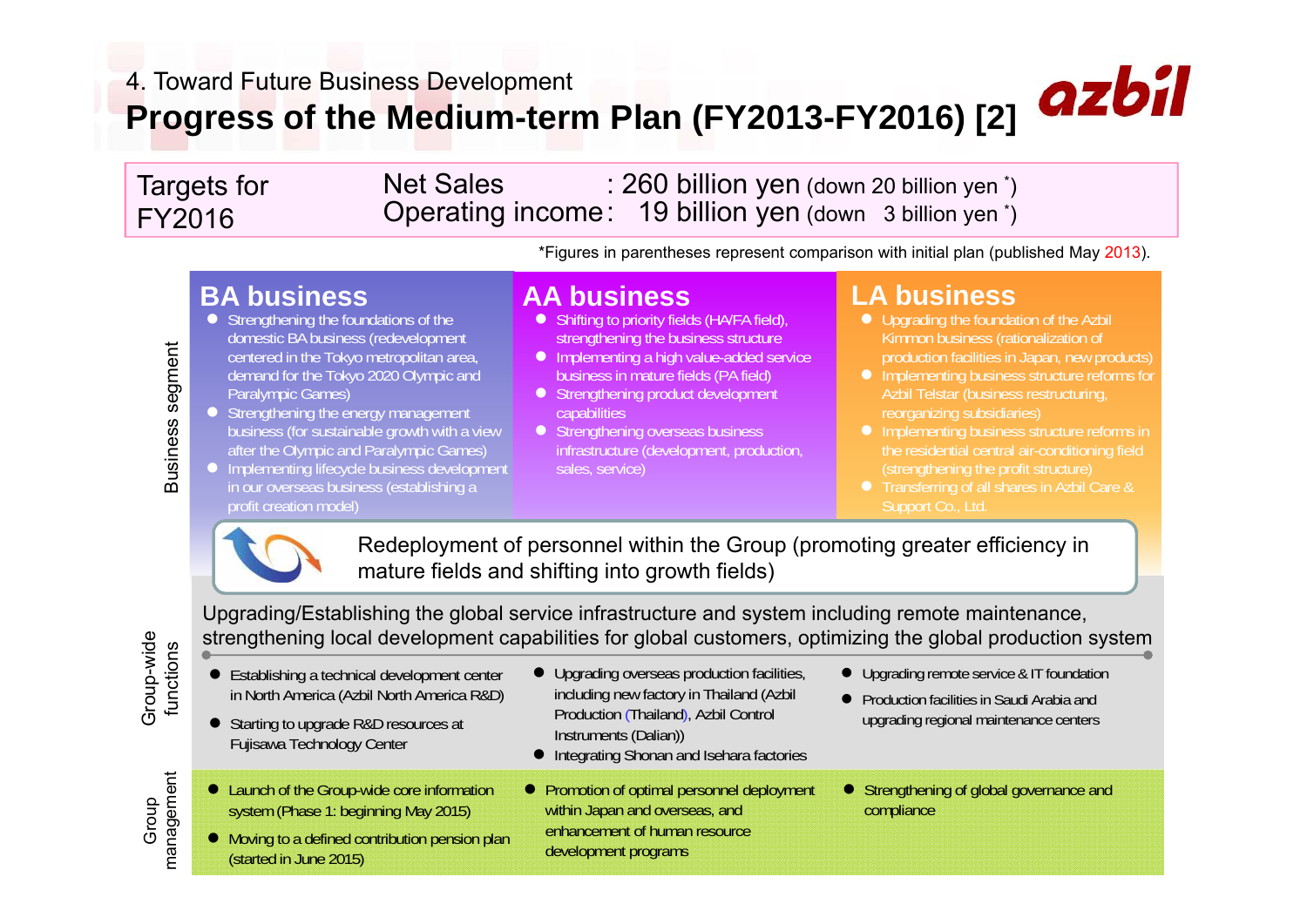## 4. Toward Future Business Development

# **Achievements and Strategies for Each Segment**



- 0 **Progress has been made in line with the initial plan (May 2013) and investments were made accordingly in upgrading the business infrastructure.**
	- •We are making steady progress with upgrading the business infrastructure for winning orders received and executing jobs in anticipation of the growth in demand for both new and existing buildings in Japan triggered by the upcoming Tokyo 2020 Olympic games.
	- •Simultaneously with the above, we are enhancing product offerings and making proposals for possible retrofit and energy management in existing buildings following the Tokyo Olympics games
		- 【Upcoming】
		- • In Japan, we will ensure continued growth by expanding proposals for the large-scale retrofit of existing buildings expected after the Olympic games.
		- • Globally, we will progress with measures for developing and growing local markets, laying the framework for a lifecycle-based business.
- $\bullet$  **Profit creation in our overseas business is now established but the initial plan (May 2013) has not been achieved.**
	- Delays in achieving the plan have been due to the domestic business environment (sluggish capital investment), the stagnant Chinese market, and the appreciation of the yen.
	- In our overseas businesses, while the AA business as a whole has yet to substantially take off, we have reached the stage where we can steadily create profit.

#### 【Upcoming】

- •We will generate growth from the progress achieved with initiatives in each of the three business units.
- •We will aim to achieve global growth (in Japan as well as abroad) by strengthening our products and services offerings to meet the challenge of changing business structures brought about by the Fourth Industrial Revolution.

#### $\bullet$ **Segment profit is in line with the initial plan (May 2013).**

•We have reviewed the business structure; sold our business in the health, welfare and nursing care field; and made progress with business structure reforms in each of the fields that make up the LA business. While the size of the business has not reached that of the initial plan, we have raised profit to the level in the plan.

#### 【Upcoming】

• As well as strengthening each business field, we will develop new automation, which draws on Group synergies, for the manufacturing equipment and energy-related markets.

AA

*Advanced Automation*

*L*A

*Life Automation*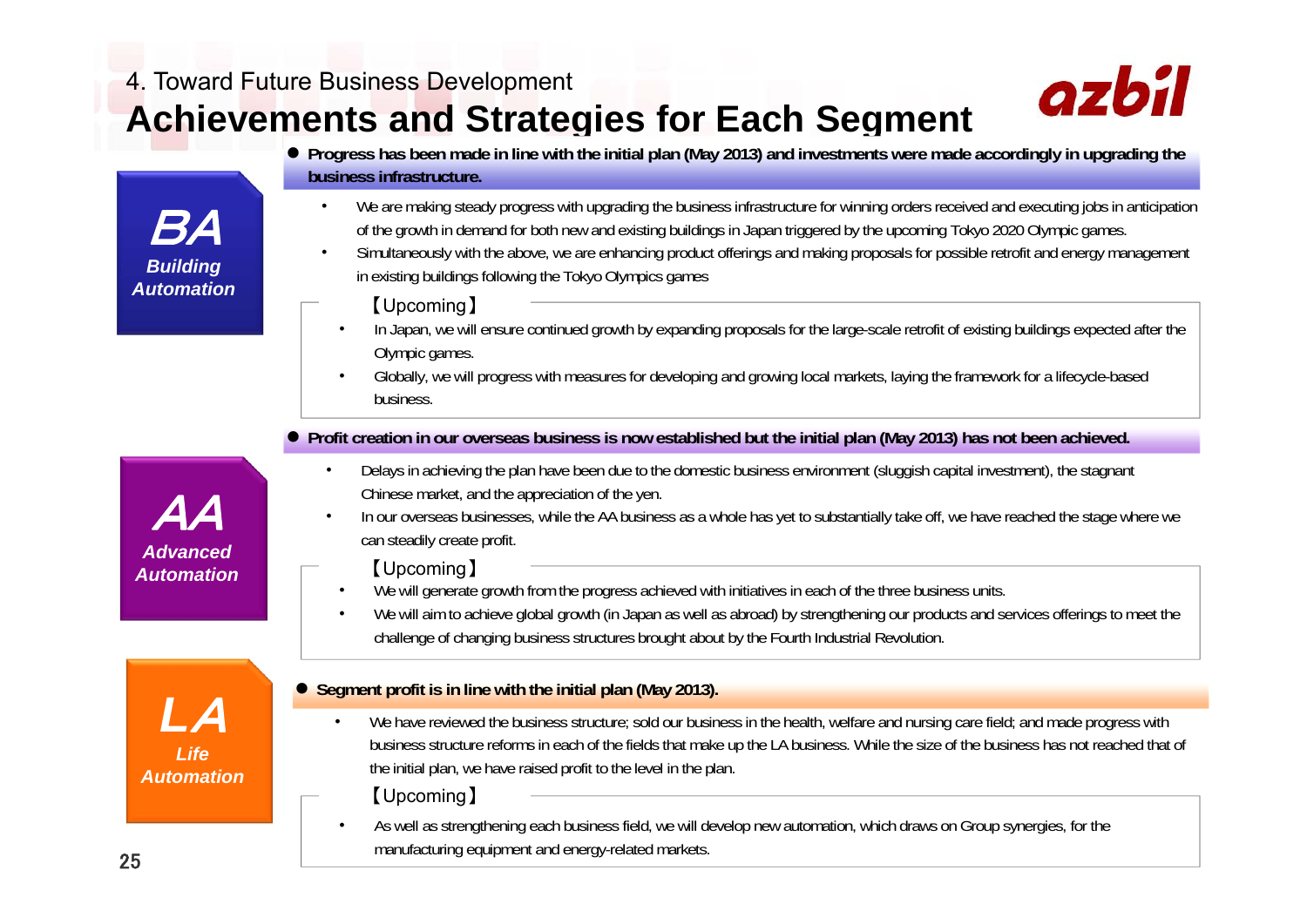## 4. Toward Future Business Development **Achievements and Strategies for Strengthening the Corporate Structure**

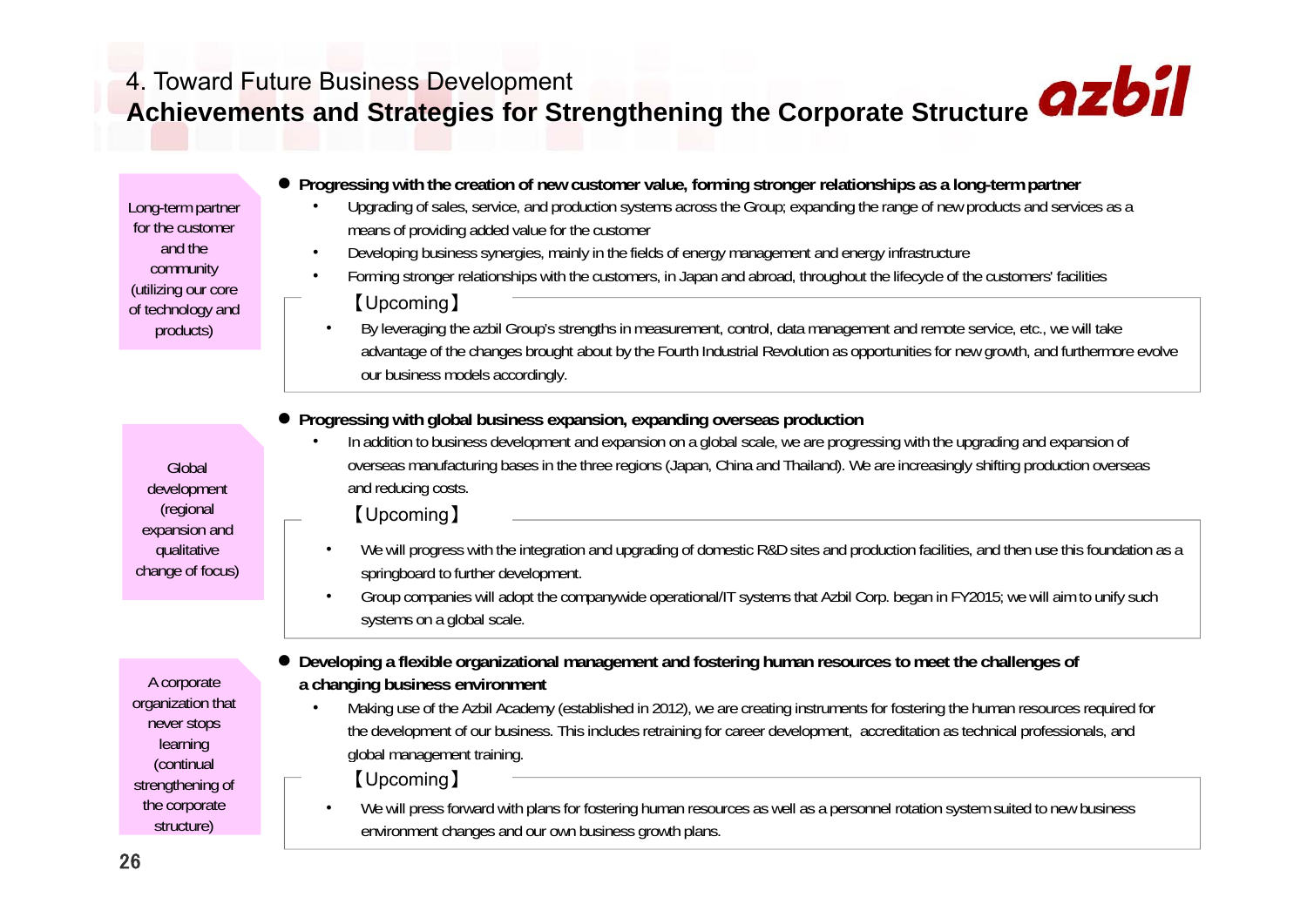## 4. Toward Future Business Development **Aiming to Strengthen CSR Management and Business the azbil Way**



### [Summary]

- In the second half of FY2016, which marks the 10th anniversary of the launch of azbil, as well as striving on a daily basis to achieve our targets for the fiscal year, we will make steady progress with business structure reforms and upgrading the business infrastructure to ensure further growth.
- In addition to the above, we are also preparing the next medium-term plan, which will start from FY2017.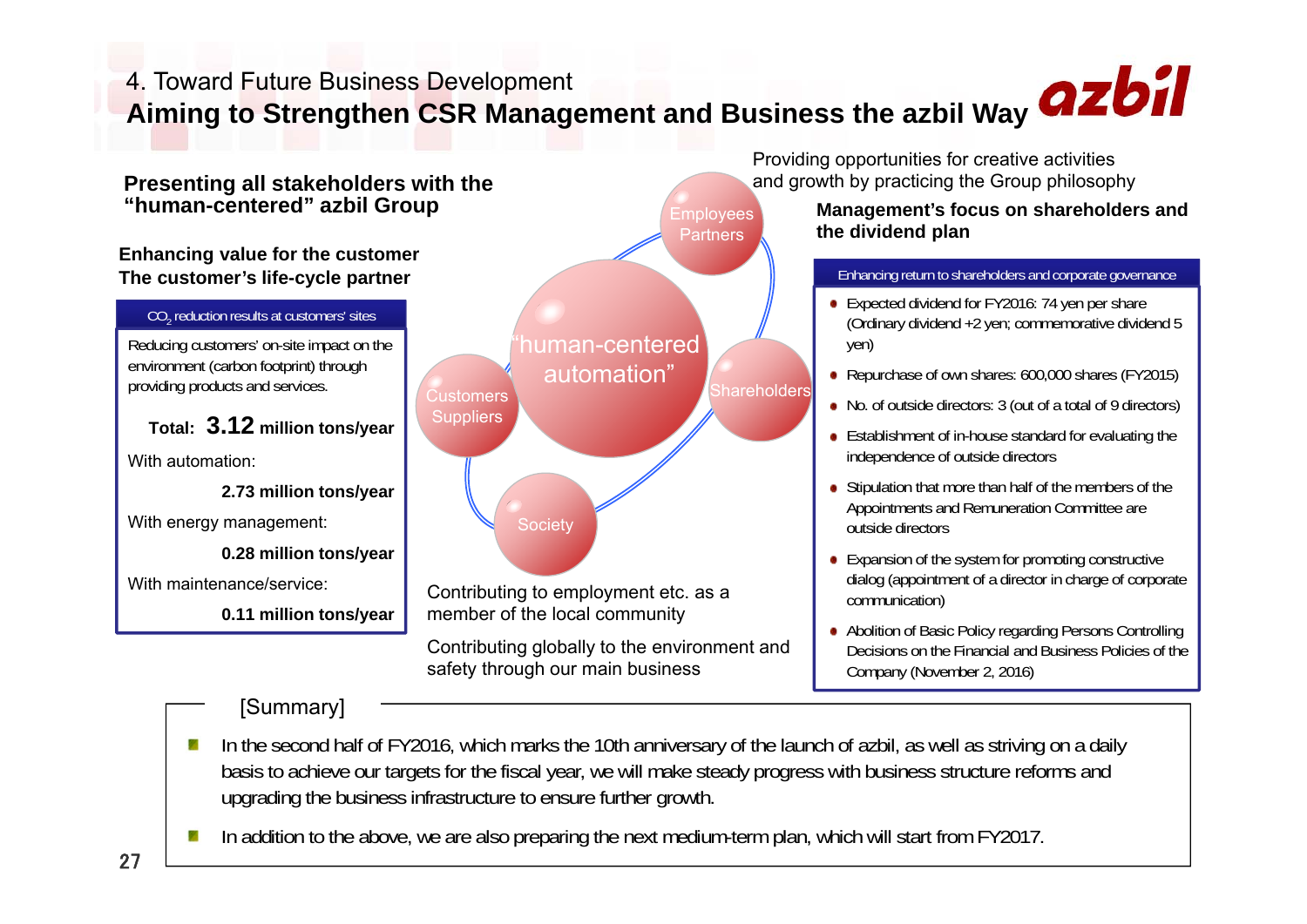# azbíl

# Relevant Information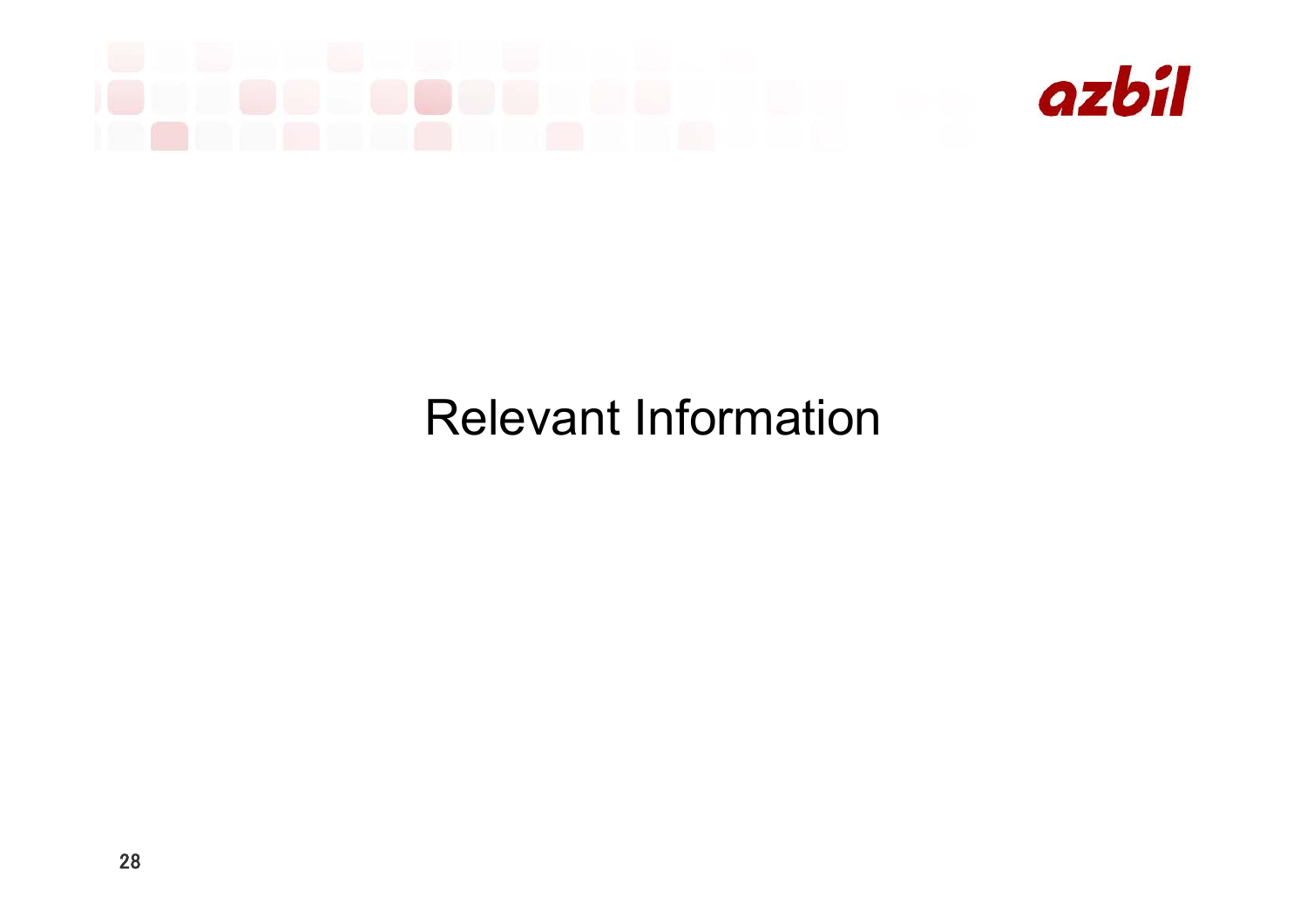Relevant Information

**Capital Expenditure, Depreciation and R&D Expenses**



[Billions of yen]



**Capital Expenditure, Depreciation** 

## **Capital Expenses, R&D Expenses/Net Sales**



• Expenses for updating core information systems which have been running from May 2015 were incurred from the fiscal year ended March 2013. Also the investment in overseas production facilities occurred in the fiscal year ended March 2015. From the fiscal year ending March 2017, investment in restructuring the development and production system is planned.